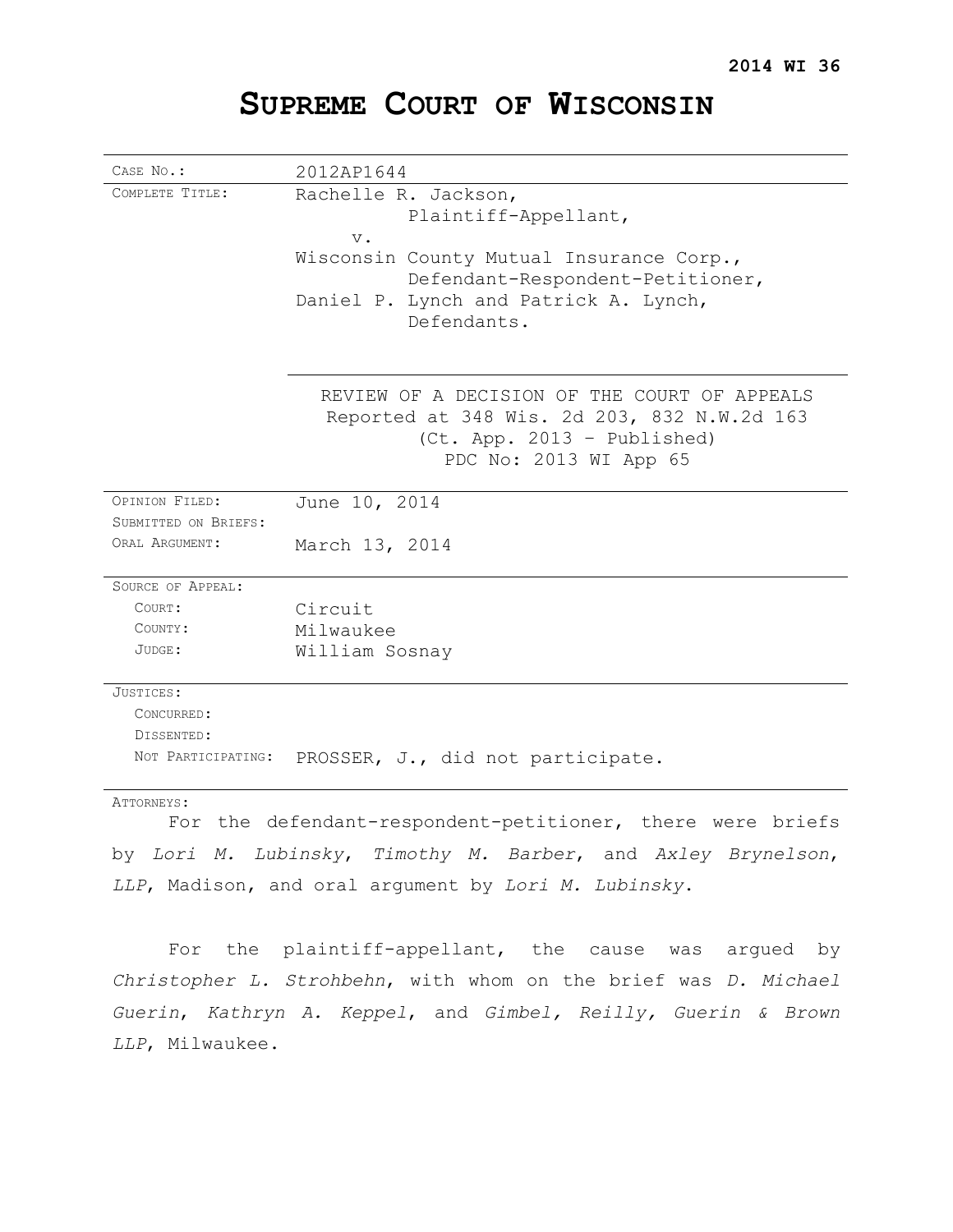An amicus curiae brief was filed by *James A. Friedman*, *Dustin B. Brown* and *Godfrey & Kahn, S.C.*, Madison, on behalf of the Wisconsin Insurance Alliance.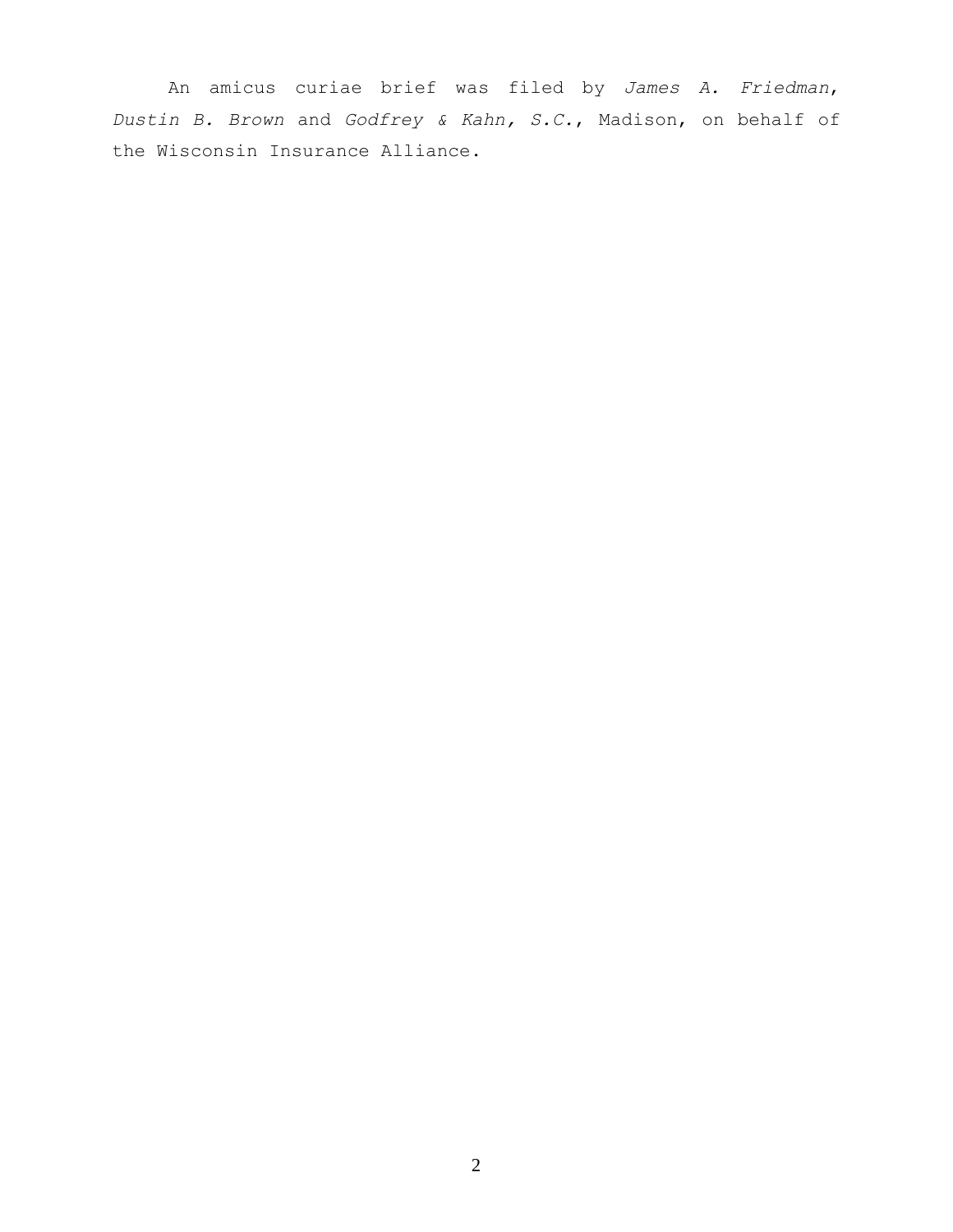## **2014 WI 36**

NOTICE

**This opinion is subject to further editing and modification. The final version will appear in the bound volume of the official reports.** 

No. 2012AP1644 (L.C. No. 2011CV1407)

STATE OF WISCONSIN THE RESERVE STATE OF WISCONSIN THE SERVER SOURT

**Rachelle R. Jackson,** 

**Plaintiff-Appellant,** 

**v.**

**Wisconsin County Mutual Insurance Corporation,** 

**Defendant-Respondent-Petitioner,**

**and**

**Daniel P. Lynch and Patrick A. Lynch,** 

**Defendants.**

**FILED**

**JUN 10, 2014**

Diane M. Fremgen Clerk of Supreme Court

REVIEW of a decision of the Court of Appeals. *Reversed.*

¶1 N. PATRICK CROOKS, J. This case concerns Rachelle Jackson, a Milwaukee County sheriff's deputy who seeks coverage under her employer's underinsured motorist policy. The policy pays sums owed by an underinsured tortfeasor to an insured person who is injured while "using an automobile within the scope of his or her employment or authority." The policy defines "using" by saying it "has the meaning set forth in Wis.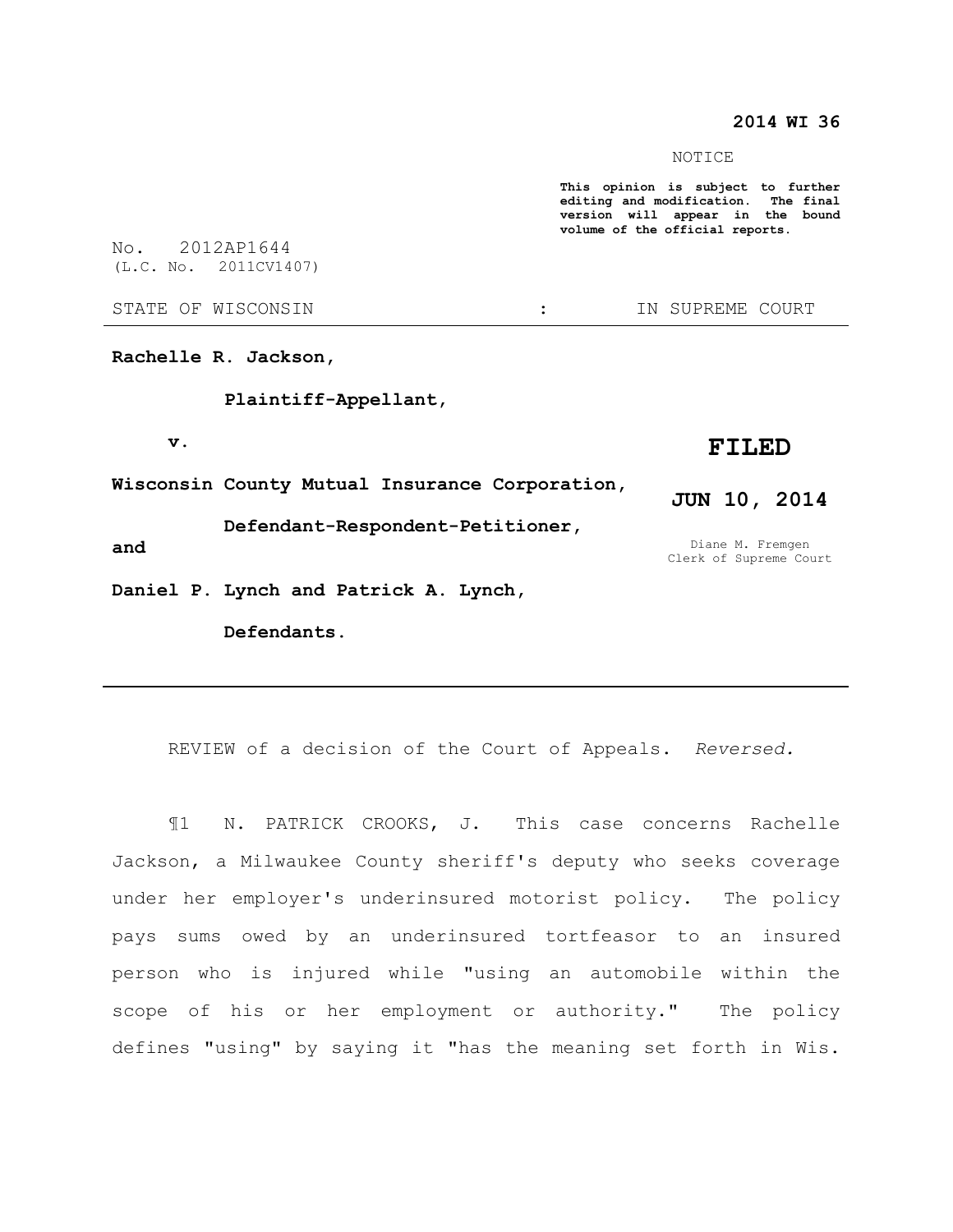Stat.  $\text{\$} 632.32.$  (2) (c)  $^{\text{1}}$  and "includes driving, operating, manipulating, riding in and any other use." This case turns on whether Jackson was "using an automobile" when she was injured.

¶2 Jackson was injured while on duty by a driver to whom she had just given directions. The driver hit her as she walked in front of the car after she stated that she would "help [the driver] get in traffic." Jackson argues that under the policy's definition of "using an automobile" and under case law broadly construing the word "using," her actions with regard to the vehicle that hit her constituted using the vehicle because she was in essence controlling the vehicle. She testified in her deposition that at the time she was hit, she had already "asked" the driver to pull into the parking lane to speak with him, had spoken with him, and had started to "go in front of the car, walk in the walkway" when the driver pulled forward and hit her. She argues that the accident occurred while she was in the process of "manipulating" the car or while she was making some "other use" of the car. There is no assertion that she had stopped traffic or was guiding the driver into traffic at the time of the accident.

¶3 To determine the meaning of the insurance contract, we first look at the policy language itself. We then turn to prior Wisconsin cases interpreting the statute and similar policy

 $\overline{a}$ 

<sup>&</sup>lt;sup>1</sup> This statute is now numbered Wis. Stat. § 632.32 (2)(h) (2011-12); it states, "'Using' includes driving, operating, manipulating, riding in and any other use." All references to the Wisconsin Statutes are to 2011-12 unless otherwise noted.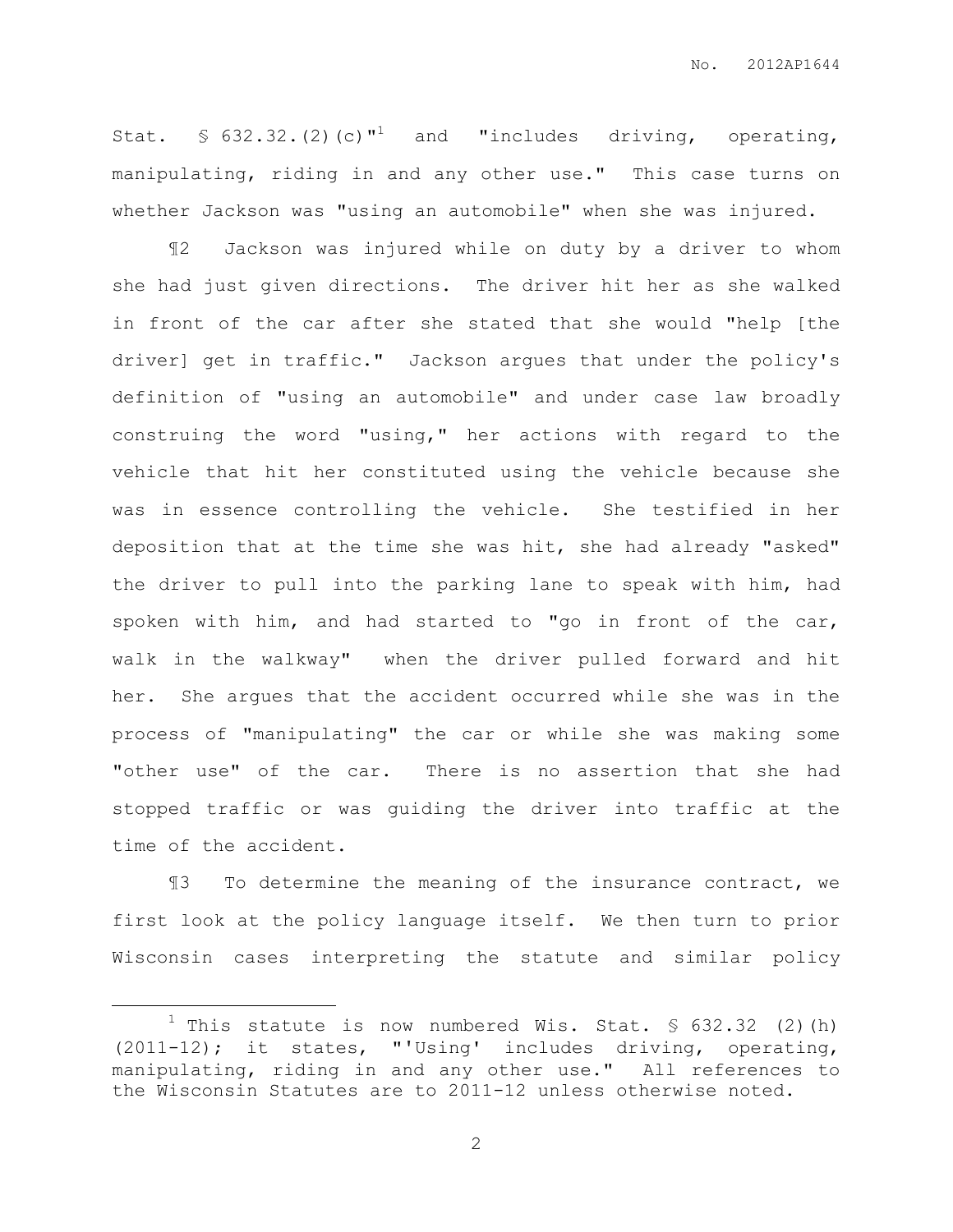language, insurance treatises, and cases from other jurisdictions construing the same type of policy language. We conclude that Jackson cannot recover because the actions she took with regard to the vehicle that hit her do not constitute using a vehicle in any way that is consistent with interpretations of "use" in Wisconsin case law or with those of cases from other jurisdictions.

¶4 Even though Wisconsin courts have given the word "using," in the context of insurance policies, quite a broad definition, the definition has limits. See Progressive N. Ins. Co. v. Jacobson, 2011 WI App 140, ¶12, 337 Wis. 2d 533, 804 N.W.2d 838 ("Though 'use' is a broad term and is given a liberal construction, it is not without limitation."); see also Tomlin v. State Farm Mut. Auto. Liab. Ins. Co., 95 Wis. 2d 215, 225, 290 N.W.2d 285 (1980) (finding "arising out of use of vehicle" policy language precluded coverage for state patrolman who was injured by driver after a traffic stop).

¶5 Other Wisconsin case law construing the phrase "using an automobile" or similar phrases in the context of an insurance policy applies an understanding of "use" that is consistent with an insurance treatise definition: "employment for the purposes of the user."<sup>2</sup> This broad definition helps to define the limits of "use" and further supports our conclusion that Jackson's acts with regard to the vehicle that hit her were not done while she was employing the car for any purpose. When we review the types

 $\overline{a}$ 

 $2^2$  8 Couch on Insurance § 119:37 (3d ed. 2005).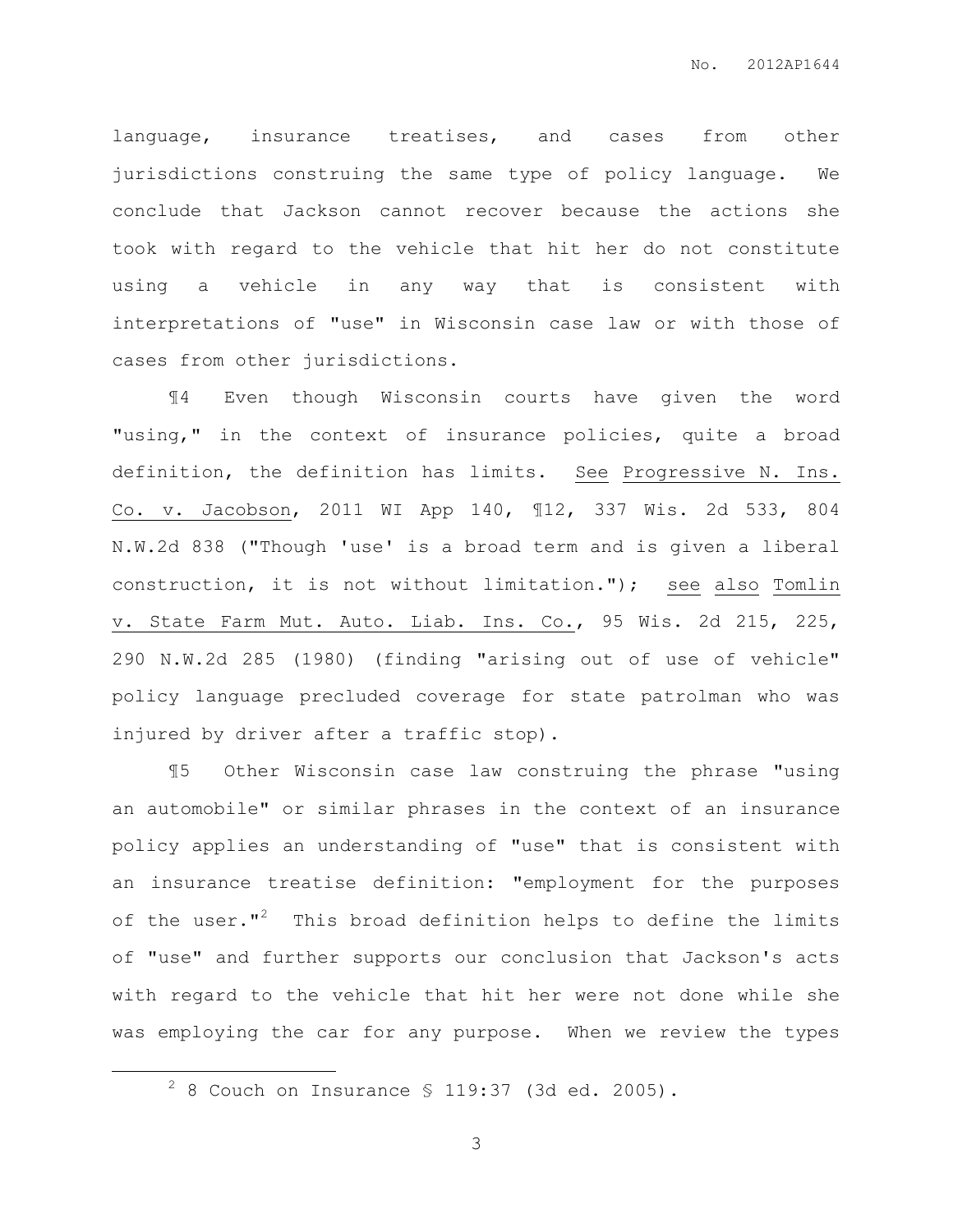of purposes for which vehicles have been employed, we find none in which the control or use of the vehicle is as attenuated as it is here, given that at the time of the accident, Jackson had not begun to guide the vehicle into traffic.

¶6 However, even though we can draw some general guidance from our cases, we recognize that no Wisconsin case directly applies because none has addressed use of a vehicle premised on the person's guiding of the driver. Garcia v. Regent Insurance Company, $^3$  the case on which the court of appeals relied, held that "a driver's gesture and call to invite and assist a passenger to enter a vehicle is part of the inherent use of a vehicle," but that case is easily distinguishable. Neither its facts (a driver calling and gesturing to a child passenger), nor its analysis (whether a driver's "collateral[] involve[ment]" in a passenger's getting in and of a car is part of its inherent use), nor its conclusion (that inherent use encompasses a driver's helping a passenger who is "boarding") bears any relation to the question presented in this case concerning a person outside a vehicle who purports to be using the vehicle by guiding it.

¶7 No Wisconsin court has addressed a case involving a non-driver who is preparing to guide, but not yet guiding, a vehicle driven by another. Courts from other jurisdictions have considered guidance cases. It is clear that permitting recovery

 $\overline{a}$ 

 $3$  Garcia v. Regent Ins. Co., 167 Wis. 2d 287, 481 N.W.2d 660 (Ct. App. 1992).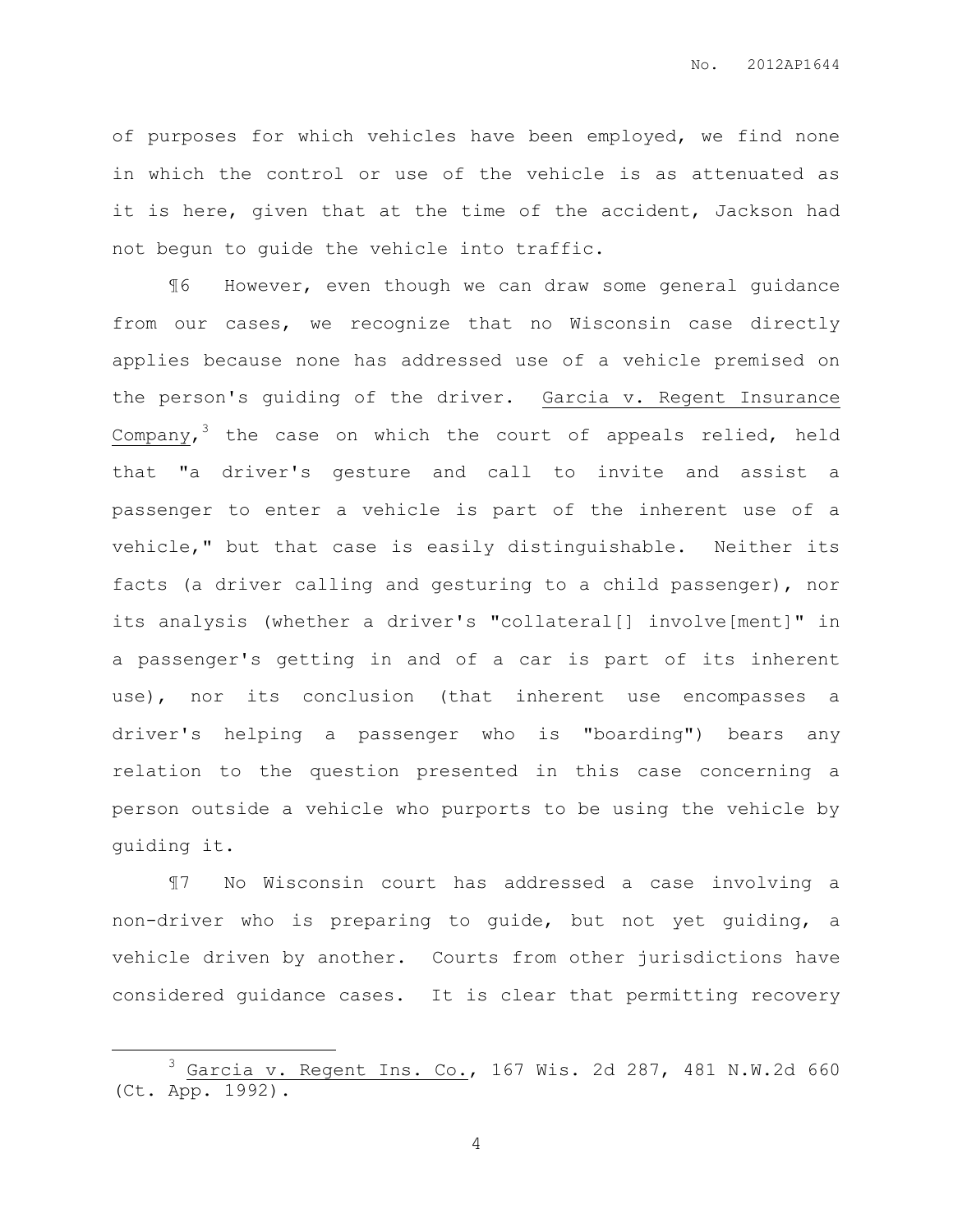by Jackson would not be consistent with interpretations of those courts. Treatises recognize that under some circumstances a person directing a car from outside the vehicle may be using the vehicle within the meaning of insurance policy language.

¶8 Holdings from these cases and holdings in Wisconsin cases are based on the same principles for construing insurance policies, and we find them helpful. A review of those cases<sup>4</sup> is helpful because it reveals what a "using by guiding" case requires: "For example, where the driver cannot see where he is going and completely trusts the guide to direct his movements, the guide can be considered a user because the actual driver is essentially an automaton, responding solely to the guide's directions."<sup>5</sup>

¶9 By comparison to that scenario, Jackson's testimony was that the accident happened before she went to stop the traffic: "I looked at [the driver] when I walked——as I was going

 $\overline{a}$ 

Slagle v. Hartford Ins. Co., 594 S.E.2d 582, 587 (Va. 2004).

 $5$  8 Couch on Insurance § 111:39 (3d ed. 2005).

<sup>&</sup>lt;sup>4</sup> A representative example from this line of cases is one in which a man helped a tractor-trailer driver back a truck up on a worksite. The court's conclusion was based on the following reasoning:

<sup>[</sup>the] hand signals to the driver effectively determined the direction and movement of the tractortrailer and were required by the driver for the completion of the intended maneuver of the vehicle. Accordingly, there was a causal relationship between the incident in which [the signaler] was injured and the employment of the tractor-trailer as a vehicle . . . .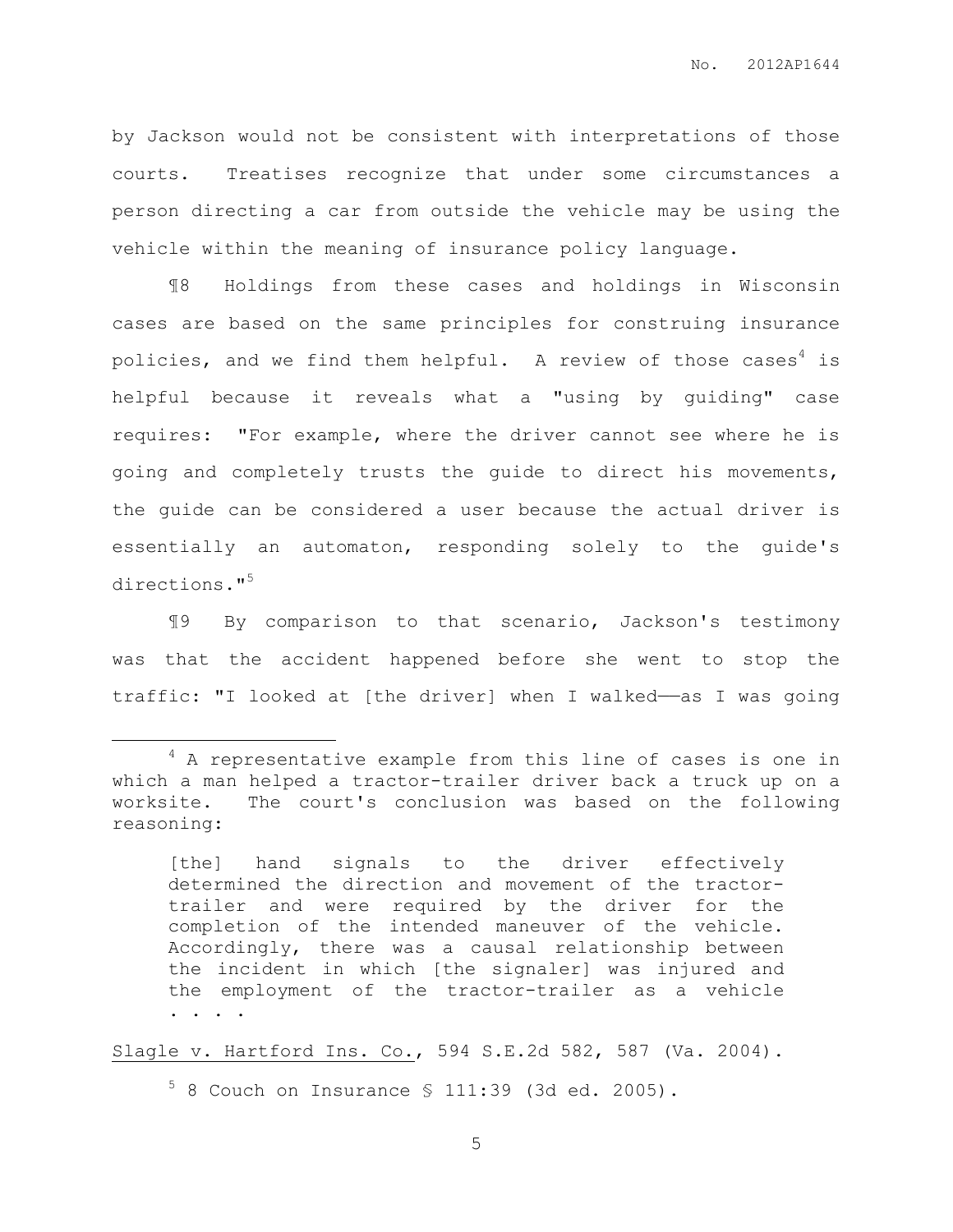in front of the car, but after that I was looking at the traffic to see when it was safe for me to walk out and to stop it so I could help him get in [to the lane of moving traffic]." Jackson, by her own undisputed testimony, was not controlling the car at the time of the accident and had not, in fact, begun to guide the vehicle into traffic.

¶10 We conclude that Jackson was not using the vehicle at the time of her injury, and we therefore reverse the court of appeals. 6

#### I. BACKGROUND

¶11 Jackson's deposition testimony regarding the circumstances of the accident can be summarized briefly. She was on duty on a sidewalk at the Milwaukee airport when a lost motorist pulled up near her and asked how to get to a specific hotel. She "asked him if he could pull over to the curb," which he did; then she bent down to speak into the window, standing one or two feet away from the car, and answered his question. The driver and passenger said they had gotten lost and ended up at the airport after a long drive. After Jackson gave the directions to the hotel, the driver asked, "How am I going to get back in traffic?" Jackson said she responded, "I'll go in front of your car, and I'll come around and help you get in traffic." As Jackson walked on the pedestrian walkway in front of the car, the car "move[d] three or four feet" at about five

 $\overline{a}$ 

<sup>&</sup>lt;sup>6</sup> Jackson v. Wis. Cnty. Mut. Ins. Corp., et al., 2013 WI App 65, ¶7, 348 Wis. 2d 203, 832 N.W.2d 163.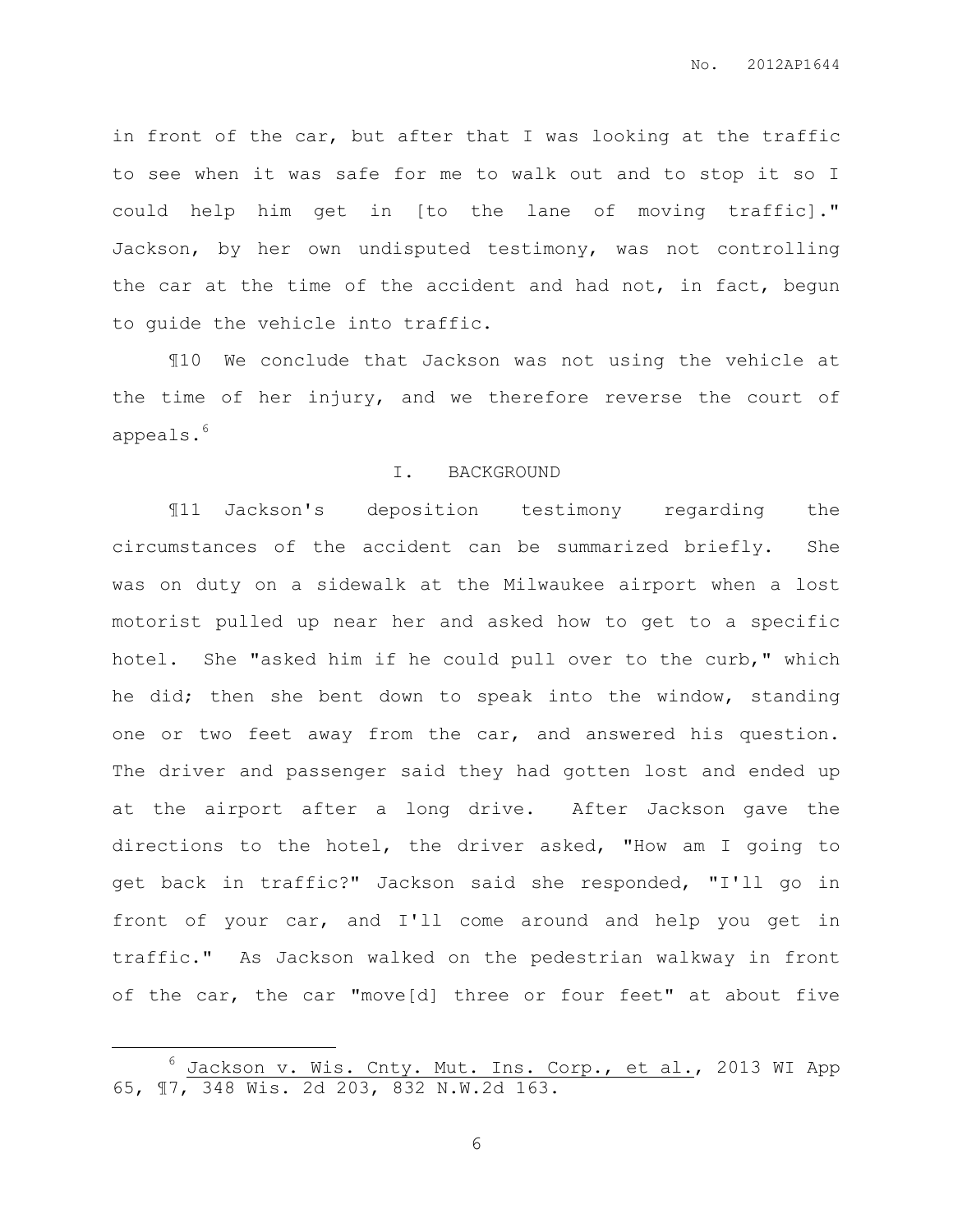miles per hour and hit her. She described the accident as follows:

[A]s soon as I get in front of the car, like, midway, I feel a hit or a tap on my leg . . . . I'm thinking to myself, "Did I just get hit?" And I put my hands on the . . . hood of the car, raise up my left leg because I'm trying to jump out of the way of the car. The right leg hit - as I go on the side of the car - I said, "You realize you just hit me. Park the car."

¶12 The accident report states that Jackson "was helping [the vehicle] with directions and walked into the crosswalk with flashing stop sign to stop traffic when [the vehicle] attempting to enter traffic struck the deputy almost knocking her down."

¶13 Jackson brought this action against several parties, including her employer's insurer, Wisconsin County Mutual Insurance Corporation (WCMIC), which had issued a public entity liability insurance policy that, under an endorsement, provided underinsured motorist benefits to Milwaukee County deputies.

¶14 WCMIC moved for summary judgment on the ground that Jackson was not "using an automobile" at the time of the accident, as its policy requires for coverage. The Milwaukee County Circuit Court, the Hon. William Sosnay presiding, acknowledged that "there is not a lot of case law on this" and granted summary judgment to the insurer, holding that "the court would be stretching the law to allow for coverage based upon the conduct and the facts as they have been presented . . . ."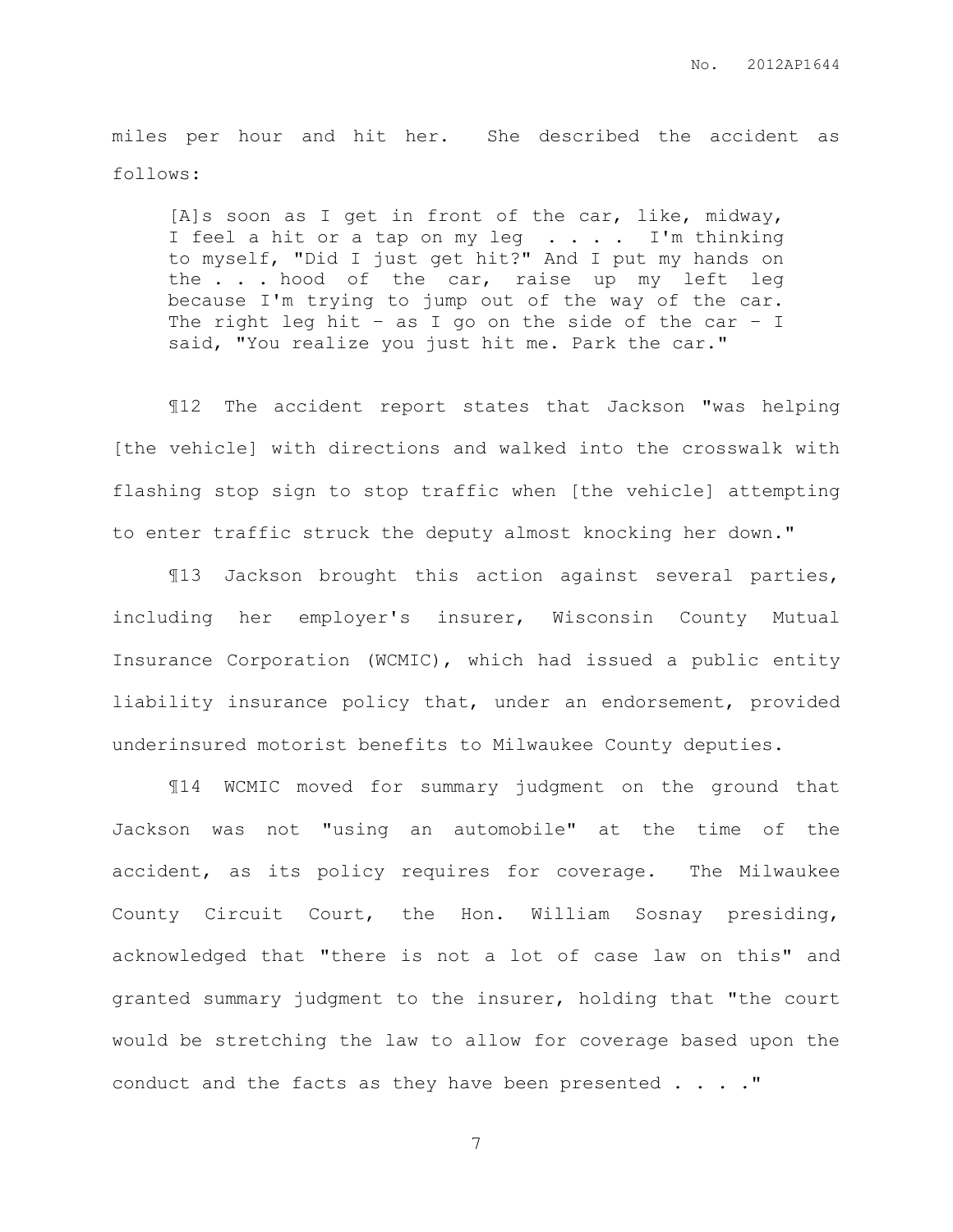¶15 The court of appeals reversed, relying principally on language from Garcia. That case——which involved a driver sitting in the driver's seat in his car, motioning to an intended passenger, a child, across the street—stated that the driver's conduct, consisting of "verbal cues and [a] hand gesture," constituted "use" of the vehicle within the meaning of the insurance policies, and that "[the driver,] while tending the vehicle with engine running, . . . called and gestured to [his approaching passenger] to get into the car." Garcia v. Regent Ins. Co., 167 Wis. 2d 287, 296, 300, 481 N.W.2d 660 (Ct. App. 1992). The Garcia court considered "invit[ing] and assist[ing] a passenger to enter a vehicle" to be "part of the inherent use of a vehicle" because vehicles are used to transport passengers. Id. Garcia also reiterated prior Wisconsin case law holding that an insured does not "have to be in direct physical contact with the vehicle to be using it." Id. at 296.

¶16 Citing Garcia's language, along with the general principle that coverage clauses are broadly interpreted "to afford the greatest protection to the insured," id. at 294, the court of appeals concluded that "'manipulating' combined with 'and any other use' encompasses Jackson helping the underinsured driver to safely re-enter traffic." Jackson v. Wis. Cnty. Mut.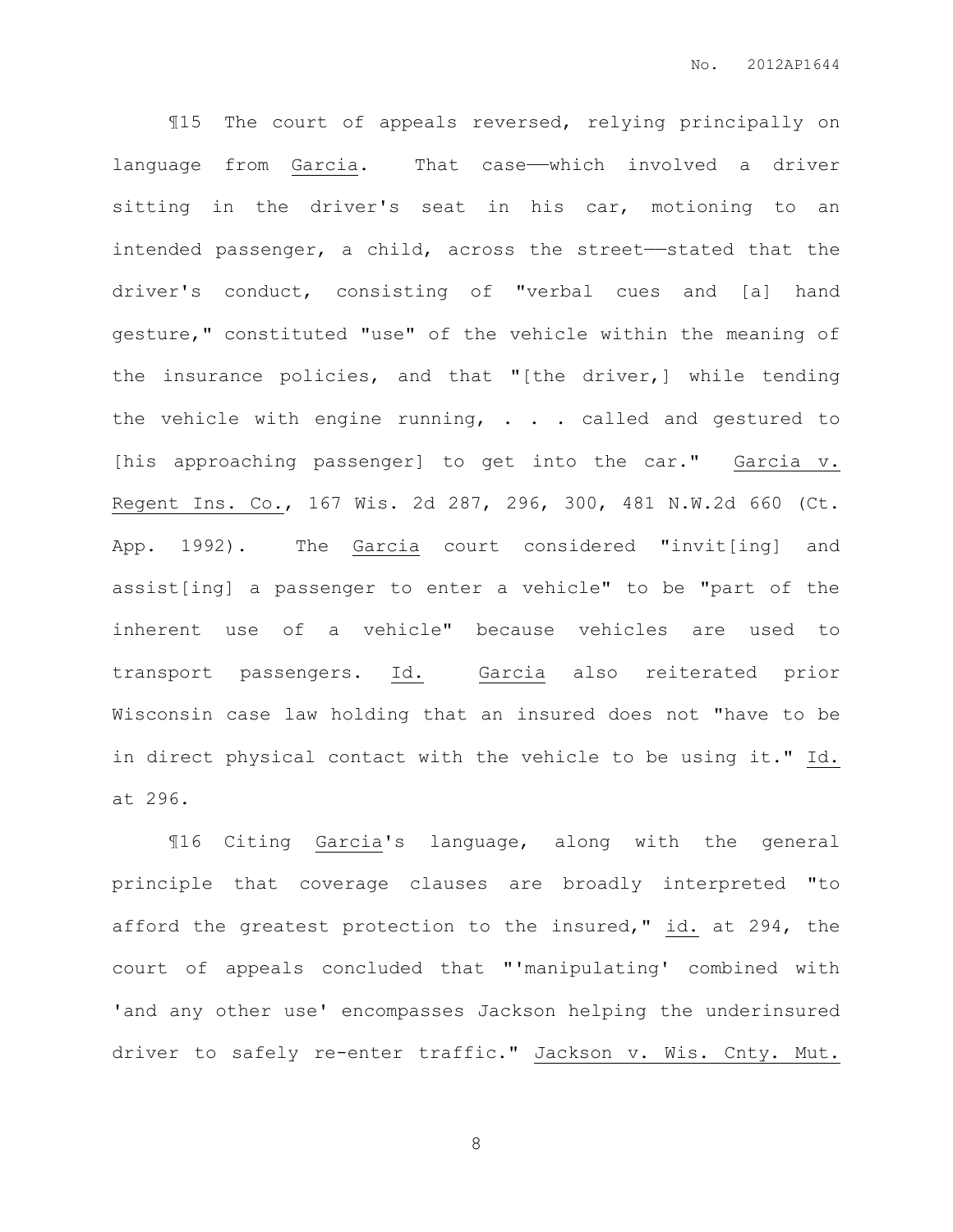Ins. Corp., et al., 2013 WI App 65, ¶7, 348 Wis. 2d 203, 832 N.W.2d 163.

II. STANDARD OF REVIEW AND PRINCIPLES OF INTERPRETATION

¶17 "[W]hether an insurance policy affords coverage . . . [is a] question[] of insurance contract interpretation subject to de novo review." 1325 N. Van Buren, LLC v. T-3 Grp., Ltd., 2006 WI 94, ¶23, 293 Wis. 2d 410, 427-28, 716 N.W.2d 822. "The same rules of construction that govern general contracts are applied to the language in insurance polices. An insurance policy is construed to give effect to the intent of the parties as expressed in the language of the policy." Folkman v. Quamme, 2003 WI 116, ¶12, 264 Wis. 2d 617, 665 N.W.2d 857. Here, we focus on a phrase that limits who is an insured for purposes of an underinsured motorist endorsement. We start with the premise that the proper interpretation of that phrase has to be one that gives it effect and recognizes that it is intended to draw a line between who is covered and who is not covered.

¶18 This case comes to us following a grant of summary judgment.

We review a grant of summary judgment de novo, relying on the same methodology as the circuit court. Summary judgment is proper where the record demonstrates that there is no genuine issue as to any material fact and that the moving party is entitled to judgment as a matter of law.

Schinner v. Gundrum, 2013 WI 71, ¶¶35-36, 349 Wis. 2d 529, 833 N.W.2d 685 (internal citations omitted).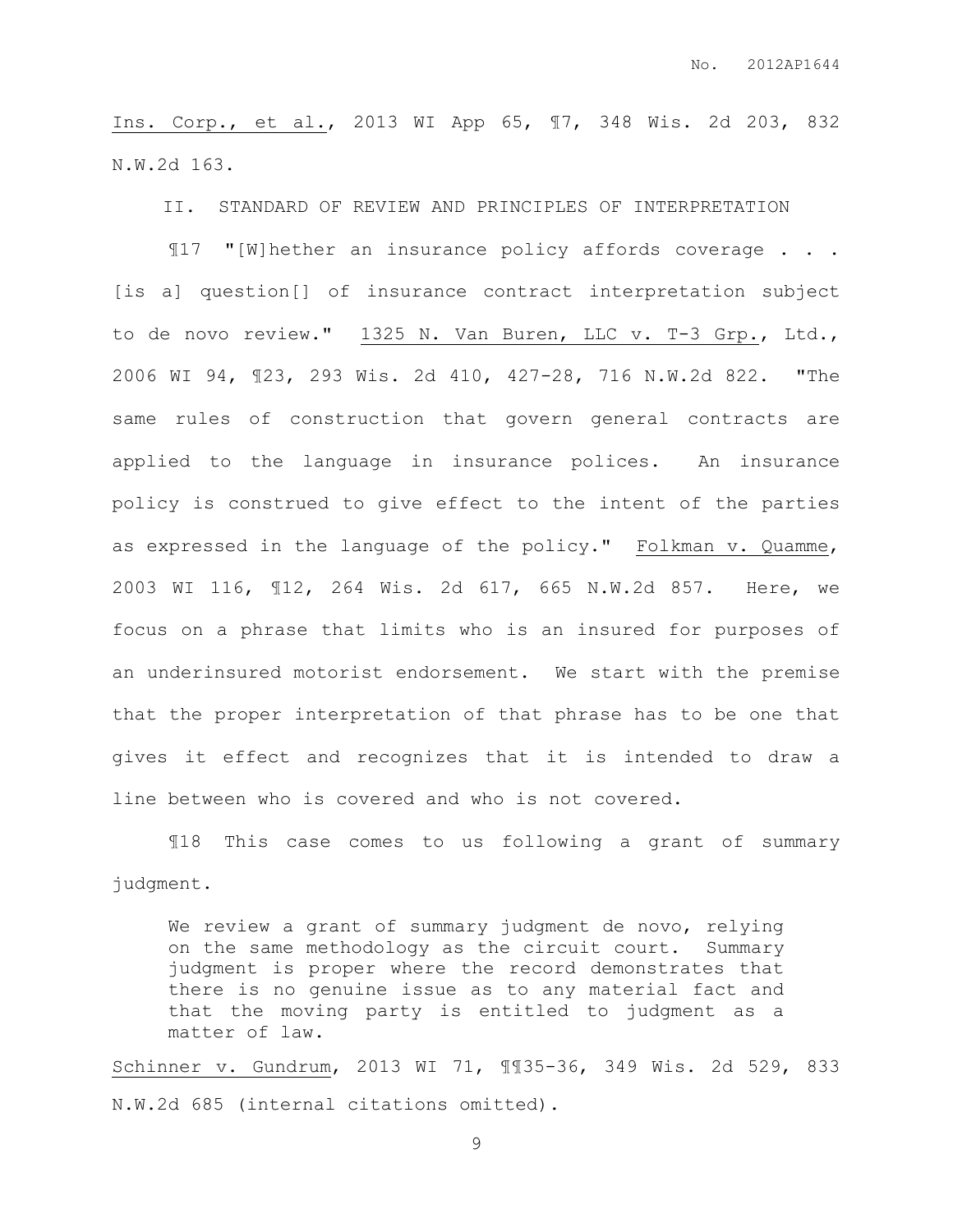### III. DISCUSSION

¶19 To be an insured under Section II.B. of the UIM endorsement, Jackson must meet three requirements. It is undisputed that she meets the first two: that she was an insured under the policy and that she was within the scope of her employment. The sole question we address<sup>7</sup> is whether Jackson was "using an automobile" and, therefore, met all three requirements. The contested language we will focus on is found in sections II.B. and V.C. of the Underinsured Motorist Endorsement to the policy:

- I. Insuring agreement
- A. We will pay all sums the insured is legally entitled to recover as monetary damages from the owner or driver of an underinsured motor vehicle because of bodily injury. The bodily injury must be sustained by the insured and must be caused by an accident. The owner's or driver's liability for the damages must result from the ownership, maintenance or use of the underinsured motor vehicle. . . .
- II. Who is an insured

. . .

. . .

 $\overline{a}$ 

B. Any person qualifying as an insured under the Who Is an Insured provision of the policy while using an automobile within the scope of his or her employment or authority. . . .

V. Definitions

 $7$  WCMIC raises a second argument against coverage: that "[t]he clear intent of the UIM endorsement is to provide coverage to someone 'using' a vehicle other than the underinsured vehicle involved in the accident." Pet'r's Br. at 35. Because we resolve this case on the first issue raised, we need not address the alternative argument.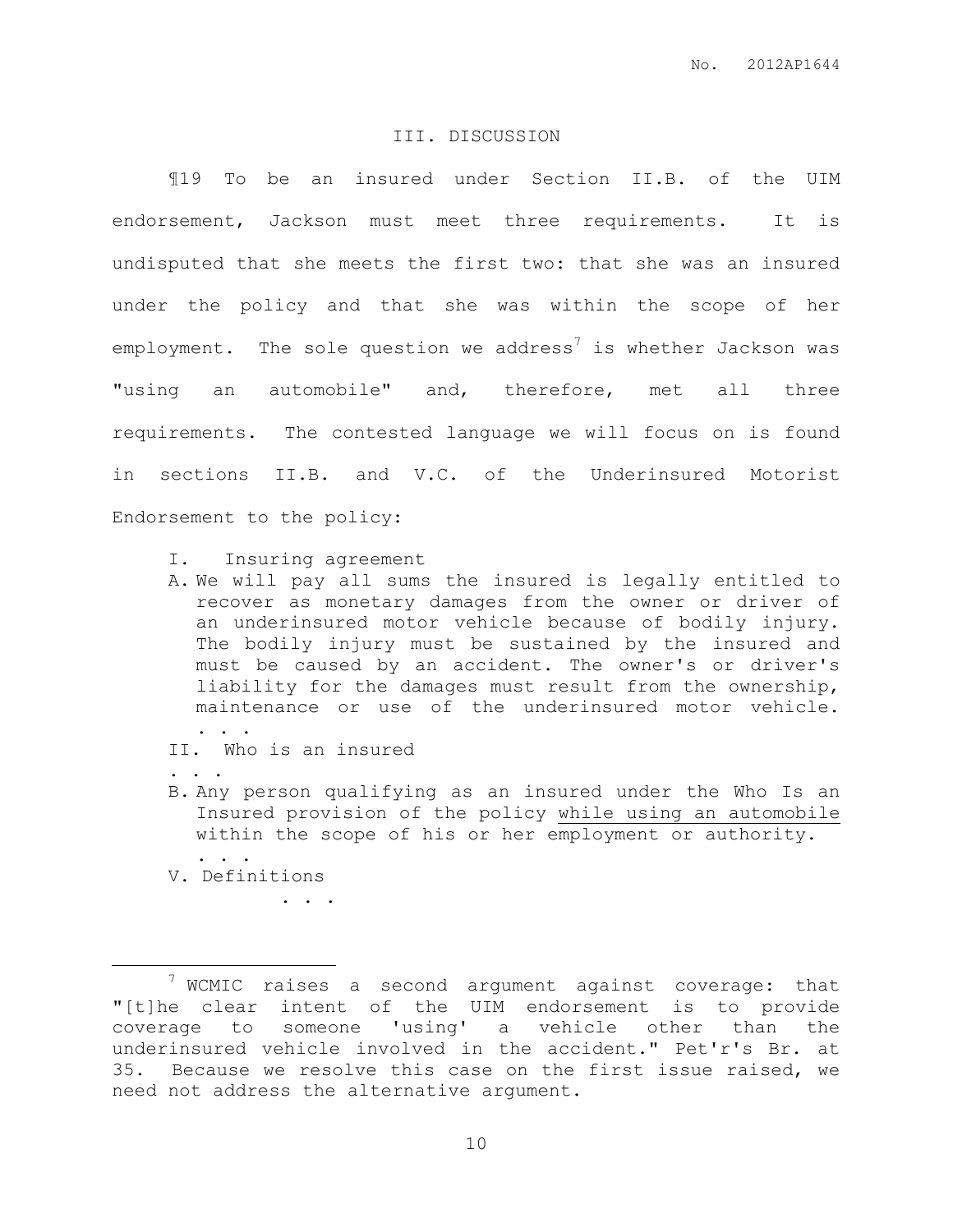C. Using has the meaning set forth in Wis. Stats. Sec. 632.32(2)(c) and includes driving, operating, manipulating, riding in and any other use.

(Emphasis added. Capitalization omitted.)

¶20 "Using" is defined in the endorsement as including "driving, operating, manipulating, riding in and any other use." No party asserts that Jackson was driving, operating or riding in the vehicle. In order for Jackson to satisfy the requirement of "using an automobile," therefore, her actions at the time the accident occurred must be categorized as "manipulating" an automobile or as an "other use" of an automobile. $8$ 

¶21 Jackson describes the accident in the context of the whole encounter with the driver, starting with the direction to the driver to pull to the curb and ending with the final order to park the car after the accident occurred. She argues that in her series of interactions with the driver of the vehicle, she was in the process of manipulating the vehicle, in the sense that she was controlling where it went, and she cites to a dictionary definition of "manipulate" as meaning "control." She argues that her stepping in front of the vehicle was a part of the process that began when she indicated to the driver that he

 $\overline{a}$ 

 $8$  We observe that the definition of "using" employed here could be claimed to be open-ended because it states that the word "includes" certain activities without expressly limiting its meaning to those activities. Jackson's arguments, however, do not turn on this aspect of the definition.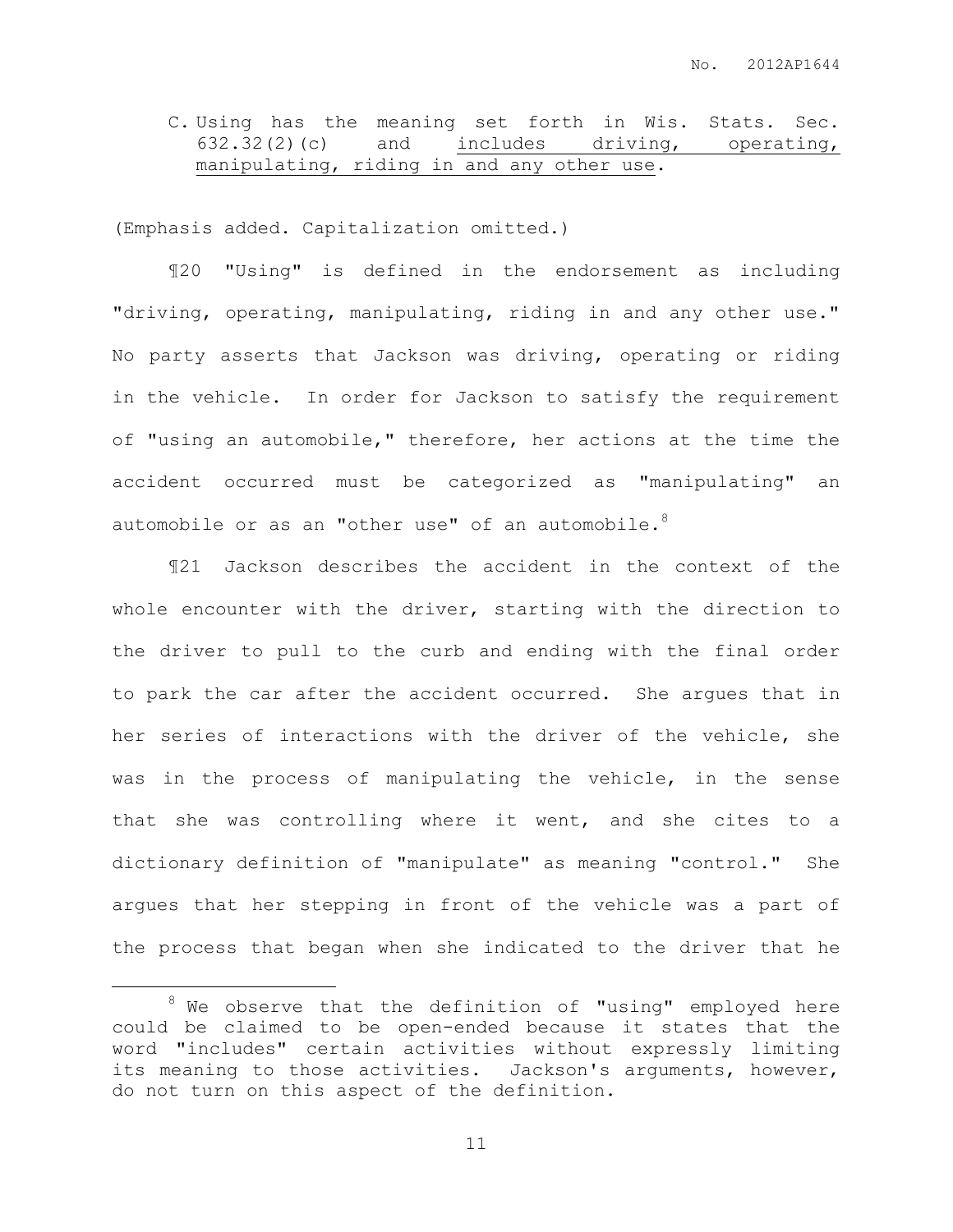needed to pull over to the curb and would have lasted through the point when she helped him pull back into traffic and drive away.

¶22 In support of her position, she cites the language "any other use" as signifying a recognition that there are more kinds of uses than those enumerated. She also points to cases that have broadly construed policy language requiring, as a condition of coverage, that an injury arise out of the use of a vehicle. For example, in Lawver v. Boling, 71 Wis. 2d 408, 412, 238 N.W.2d 514 (1976), the plaintiff was injured after a fall from a pulley-operated lift that was tied to the defendant's pickup truck. Plaintiff's injury was deemed to be "bodily injury . . . arising out of the . . . use of an automobile." Id. This was based on the fact that the court found it reasonable to expect that a pickup truck in a farm setting "will be put to a variety of uses beyond the ordinary transportation of persons and goods from place to place." Id. at 416. Jackson also points to Garcia, 167 Wis. 2d at 291-92, in which the court of appeals considered whether the injuries to a child who had been hit by a passing car were injuries "arising out of" the use of the insured's vehicle. The driver had gone "to the park to find [the child]" and, sitting in the driver's seat of his car, beckoned the child to cross the street by "gestur[ing] with his hand . . . that it was all right for her to come" with her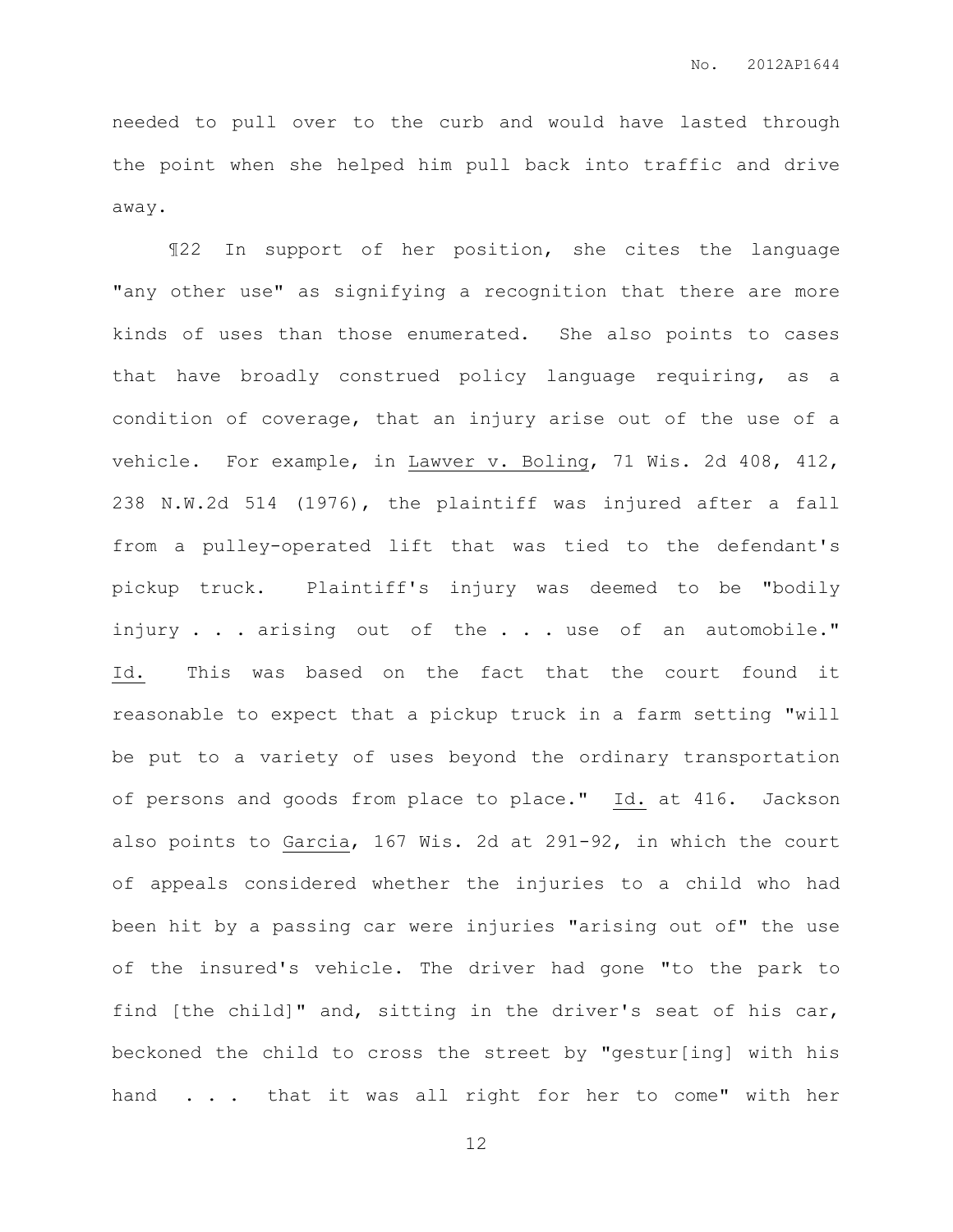mother in the car for a trip to the grocery. The court concluded that the injuries arose from "use" of the vehicle, reasoning that the driver's communication to the child was an expected part of picking up a passenger, and transporting passengers was, in turn, an expected use of a vehicle:

The jeep in this action is designed to, among other things, carry passengers. Within the reasonable ambit of such use are the necessary incidental activities of boarding and alighting and the reasonable expectation that, in certain instances, the operator may be collaterally involved in such activity.

Id. at 297-98. In language that Jackson cites as relevant to this case, the court stated that the driver's "call and gesture to [the child] constituted 'use' of the vehicle . . . ." Id.

¶23 On the other hand, WCMIC characterizes Jackson's actions as helping the occupants of the vehicle rather than controlling or manipulating the vehicle's movements, and notes that at the time of the accident Jackson was simply walking in the pedestrian walkway in front of the vehicle, not gesturing or waving. It points out that the cases on which Jackson relies construe broader policy language than the language at issue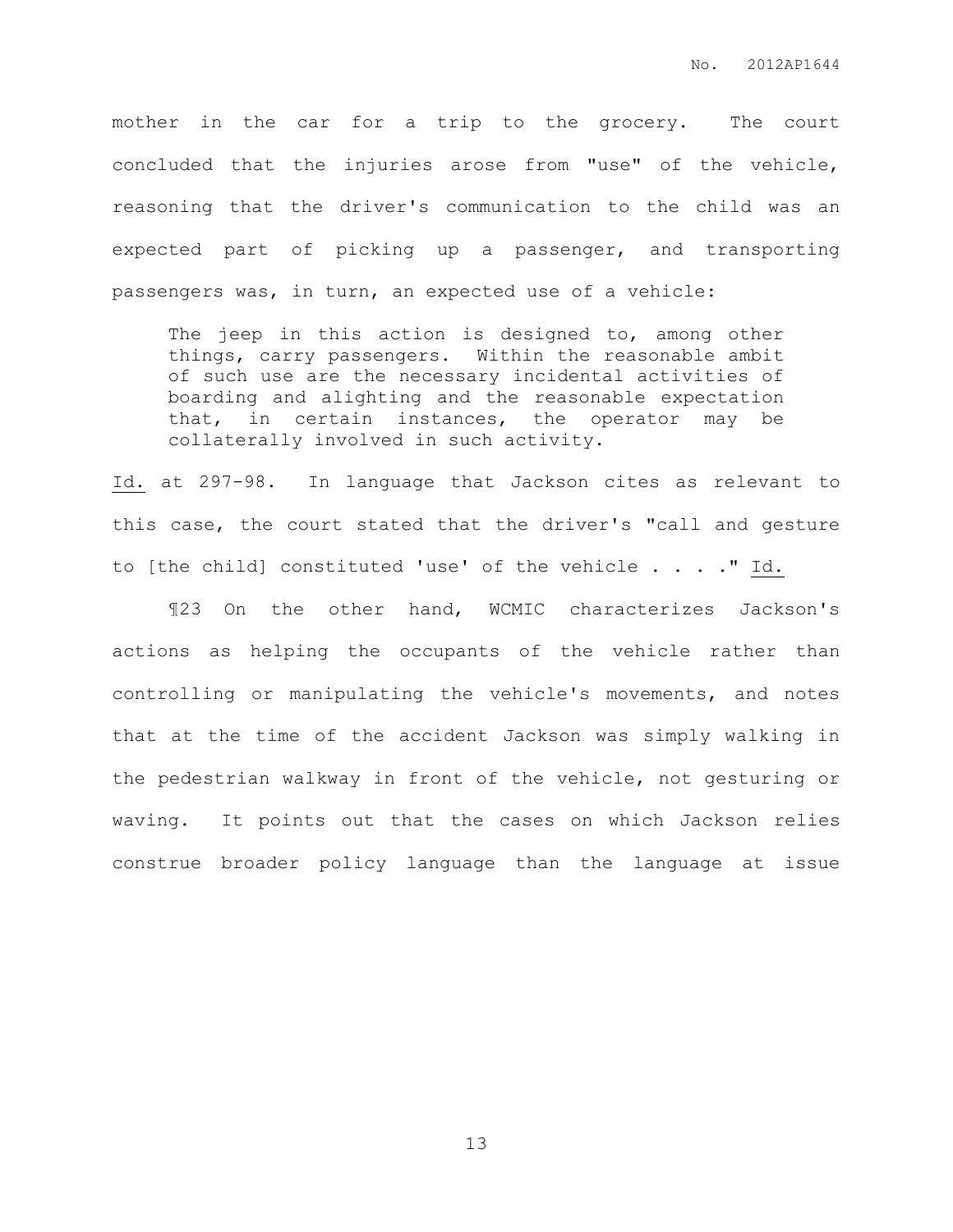here. $9$  The policy terms in those cases state that the insured is covered for damages "arising out of the use of" a vehicle. That language differs in two ways from the relevant language in this case: first, it includes the expansive phrase "arising out of,"<sup>10</sup> and, second, it requires "use of" a vehicle without limiting whose use it must be. Unlike that language, the language of the endorsement at issue here specifically defines an insured for purposes of UIM endorsement coverage as an insured "while using an automobile," a formulation that requires the insured to be

 $\overline{a}$ 

 $9$  For example, Garcia involved two policies, one of which covered "damages arising out of the . . . use of a car." Garcia 167 Wis. 2d at 292. See also Lawver v. Boling, 71 Wis. 2d 408, 415, 238 N.W.2d 514 (1976) (policy at issue "provides coverage for injuries arising out of the use of an automobile") and Tomlin v. State Farm Mut. Auto. Liab. Ins. Co., 95 Wis. 2d 215, 218, 290 N.W.2d 285 (1980) (policy would pay damages for accident "arising out of the . . . use . . . of the owned motor vehicle").

 $10$  "As used in a liability insurance policy, the words 'arising out of' are very broad, general and comprehensive. They are commonly understood to mean originating from, growing out of, or flowing from, and require only that there be some causal relationship between the injury and the risk for which coverage is provided." Lawver v. Boling, 71 Wis. 2d at 415.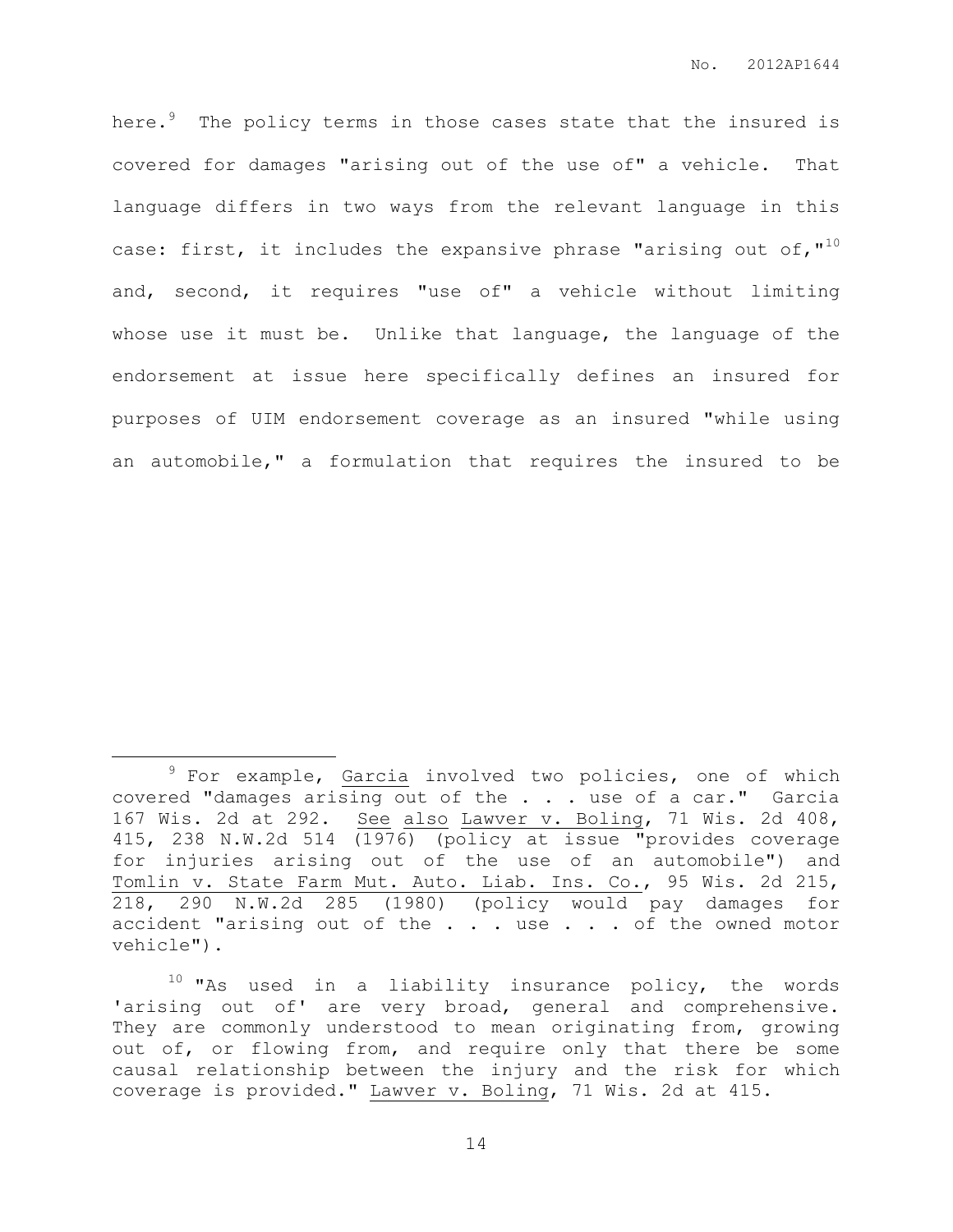the user of the vehicle.<sup>11</sup> WCMIC therefore argues that this case is distinguishable from the cases Jackson cites because it involves narrower policy language.

¶24 WCMIC also distinguishes this case from cases from other jurisdictions where, in the context of insurance coverage disputes or sovereign immunity claims, "use" of a police vehicle has been found even when law enforcement officers were on foot directing traffic, so long as their nearby vehicles were part of the traffic management activity. See, e.g., Maring v. Hartford Cas. Ins. Co., 484 S.E.2d 417, 420 (N.C. Ct. App. 1997) (officer standing in intersection directing traffic was using vehicle when lights and sirens were activated and police radio was turned up so he could communicate from outside the vehicle); Argonaut Ins. Co. v. Jones, 953 N.E.2d 608, 612, 622 (Ind. Ct. App. 2011) (placing police vehicle in the lane of highway, leaving the engine running, and activating the emergency lights on her vehicle to redirect traffic was using vehicle "for one of its intended purposes"); Oberkramer v. Reliance Ins. Co., 650

 $\overline{a}$ 

 $11$  As to the difference between the phrases "arising out of the use of" and the "while using an automobile," it has been explained that the former "describes the accidents for which coverage would be afforded an insured under the policy and relates to coverage of the event causing injury" and the latter "describes who is an insured and relates to coverage of a particular person." 34 Am. Jur. 2d Proof of Facts § 585 (1983), citing W. Cas. & Sur. Co. v. Crawford, 635 F.2d 667, 670 n.2 (8th Cir. 1980). This case relates to the question of coverage of a particular person.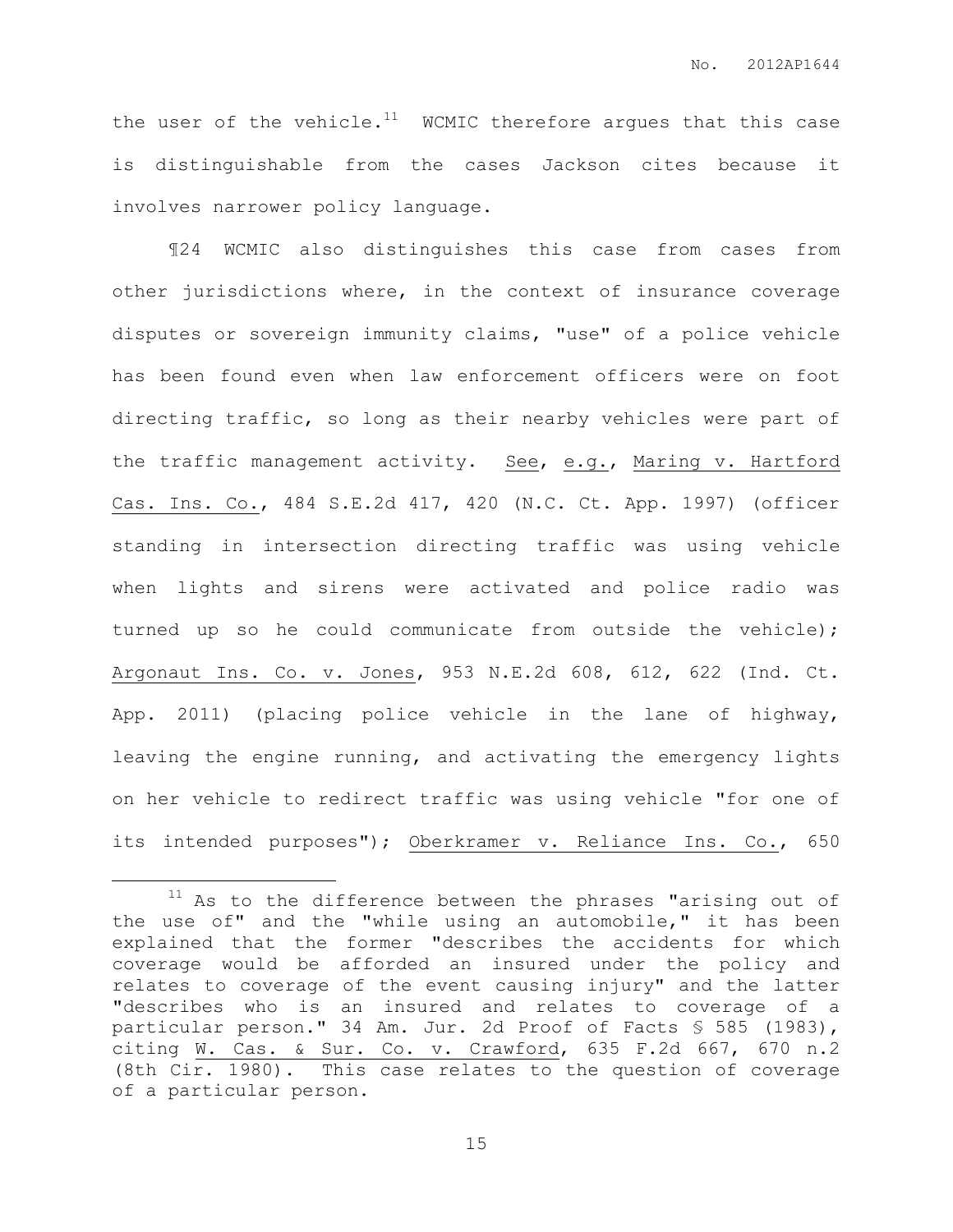S.W.2d 300, 302-03 (Mo. Ct. App. 1983) (officer who was standing away from his vehicle while it was parked across road in road block with lights activated was using vehicle); Great Am. Ins. Co. v. Cassell, 389 S.E.2d 476, 477 (Va. 1990) (similar holding regarding fire truck use). Though Jackson is a law enforcement officer, these cases provide no relevant guidance for the question presented by this case, because they concern coverage based on the use of the law enforcement vehicle. There is no claim here that Jackson was using a sheriff's vehicle in any manner, and none of the law enforcement cases cited involved a claim that an officer was using a vehicle being driven by someone else.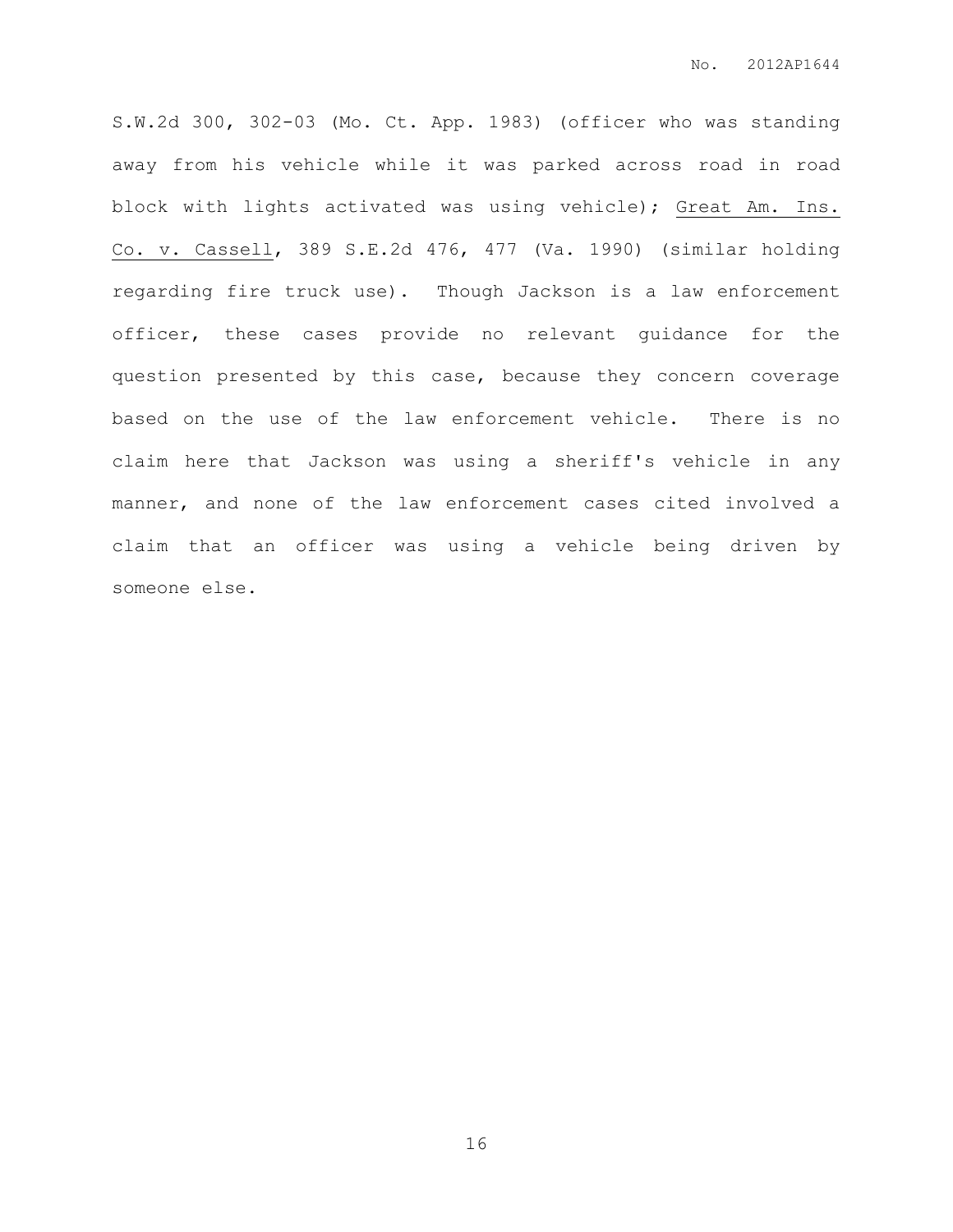¶25 The parties' differing views of the meaning of the word "using" in the context of an insurance policy boil down to this. Jackson can cite numerous cases where Wisconsin courts have interpreted "using a vehicle," for purposes of insurance coverage, to include activities that are not what the ordinary person would necessary call using a vehicle. In some of these cases, the person who sought to invoke coverage was not driving or touching the vehicle. WCMIC, while it does not seek to overturn Garcia or any cases relied on by Jackson, points out that on the facts of this case, we are past the outer limits of what "using a vehicle" can be understood to mean because no case so far has found "use" by a person in Jackson's type of circumstances, and to do so would vastly expand coverage.

¶26 Progressive Northern Insurance Company, 337 Wis. 2d 533, ¶18, summarizes the "use" cases briefly:

These activities [deemed to be "use"] can range beyond ordinary transportation, but generally involve some closely related activity. See Thompson [v. State Farm Mut. Auto. Ins. Co.]*,* 161 Wis. 2d at 458–59[,] [468 N.W.2d 432 (1991),] (insurer could reasonably expect that a truck might be used for hunting, and that a hunter might use the truck bed as a platform from which to hunt); Lawver [v. Boling]*,* 71 Wis. 2d 411, 416[,] [238 N.W.2d 514 (1976)] (raising and lowering a platform using a truck and pulley constitutes "use" of the vehicle); Allstate Ins. Co. v. Truck Ins. Exch., 63 Wis. 2d 148, 158, 216 N.W.2d 205 (1974) (reasonable and expected "use" of a van includes loading and unloading hunting equipment); Trampf [v. Prudential Prop. and Cas. Co., 199 Wis. 2d [380] at 389, [544 N.W.2d 596 (Ct. App. 1995)] ("use" includes transportation of dogs in the bed of a vehicle);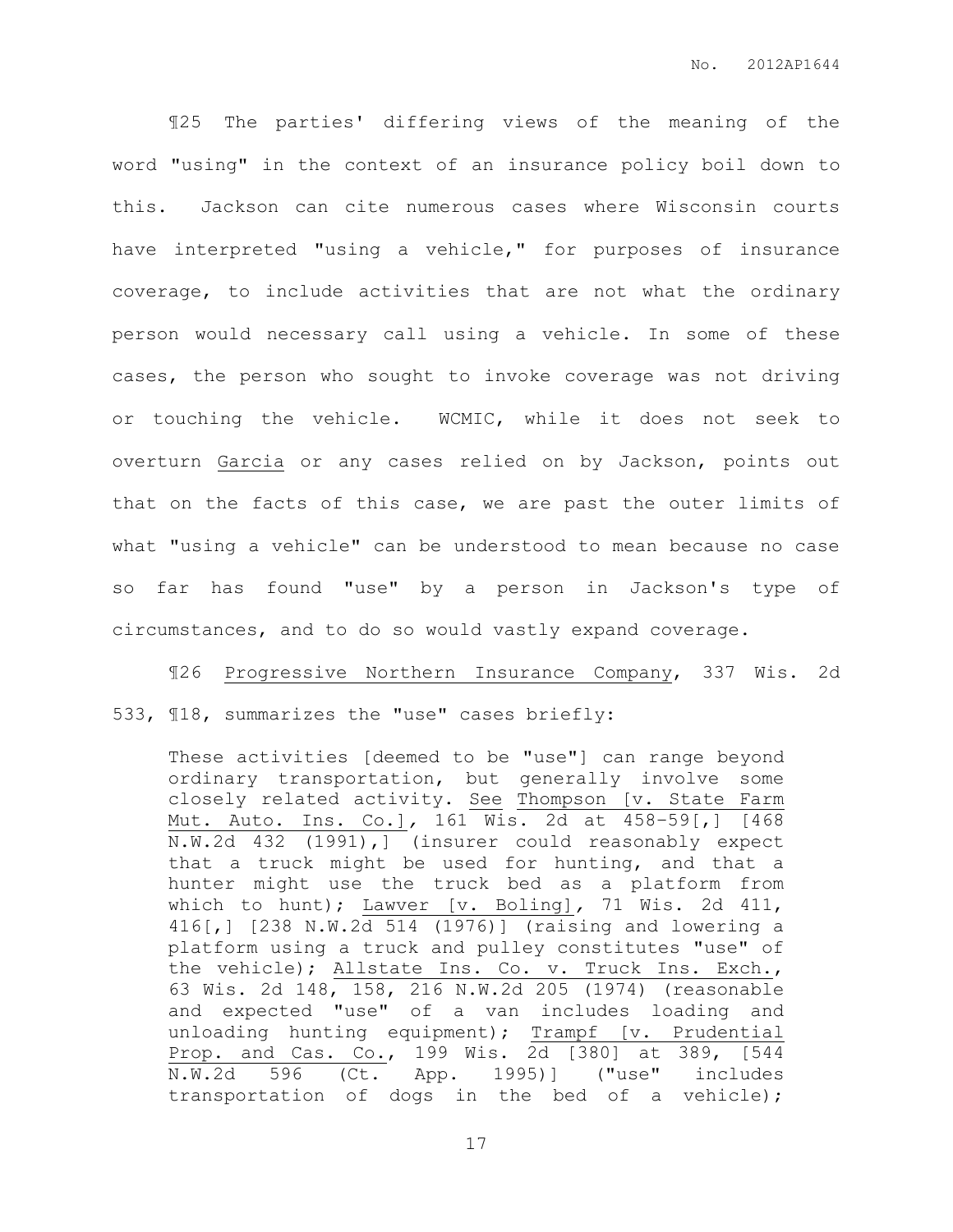Garcia, 167 Wis. 2d at 297–98, 481 N.W.2d 660 (driver's call and gesture to pedestrian subsequently hit while crossing the street a "use" of the vehicle); Tasker v. Larson, 149 Wis. 2d 756, 761, 439 N.W.2d 159 (Ct. App. 1989) (leaving a child in a vehicle during a brief errand reasonably consistent with inherent nature of vehicle).

¶27 Jackson relies especially on the Garcia case. In essence, she analogizes the facts in that case to the facts of this case: if it is "using a vehicle" for a driver sitting inside a vehicle to call and gesture to an intended passenger outside the vehicle to direct the passenger to come to the vehicle, then it is "using a vehicle" when a person outside the vehicle speaks and gestures to the driver. We note here that Jackson's deposition testimony contained no reference to gesturing to the driver at any point. She did state that she was planning "to stop traffic," but in fact the accident occurred before she did so.

¶28 We turn to Wisconsin case law that deals with construing language similar to the "while using a vehicle" phrase in the endorsement. It is evident that "use" has been broadly construed on occasion. Nevertheless, as we have noted previously, the word's meaning "is not without limitation," Progressive N. Ins. Co., 337 Wis. 2d 533, ¶12, and the cases "do not suggest that the term 'use' must be read so expansively as to include a boundless number of activities." Garcia, 167 Wis. 2d 287 at 296.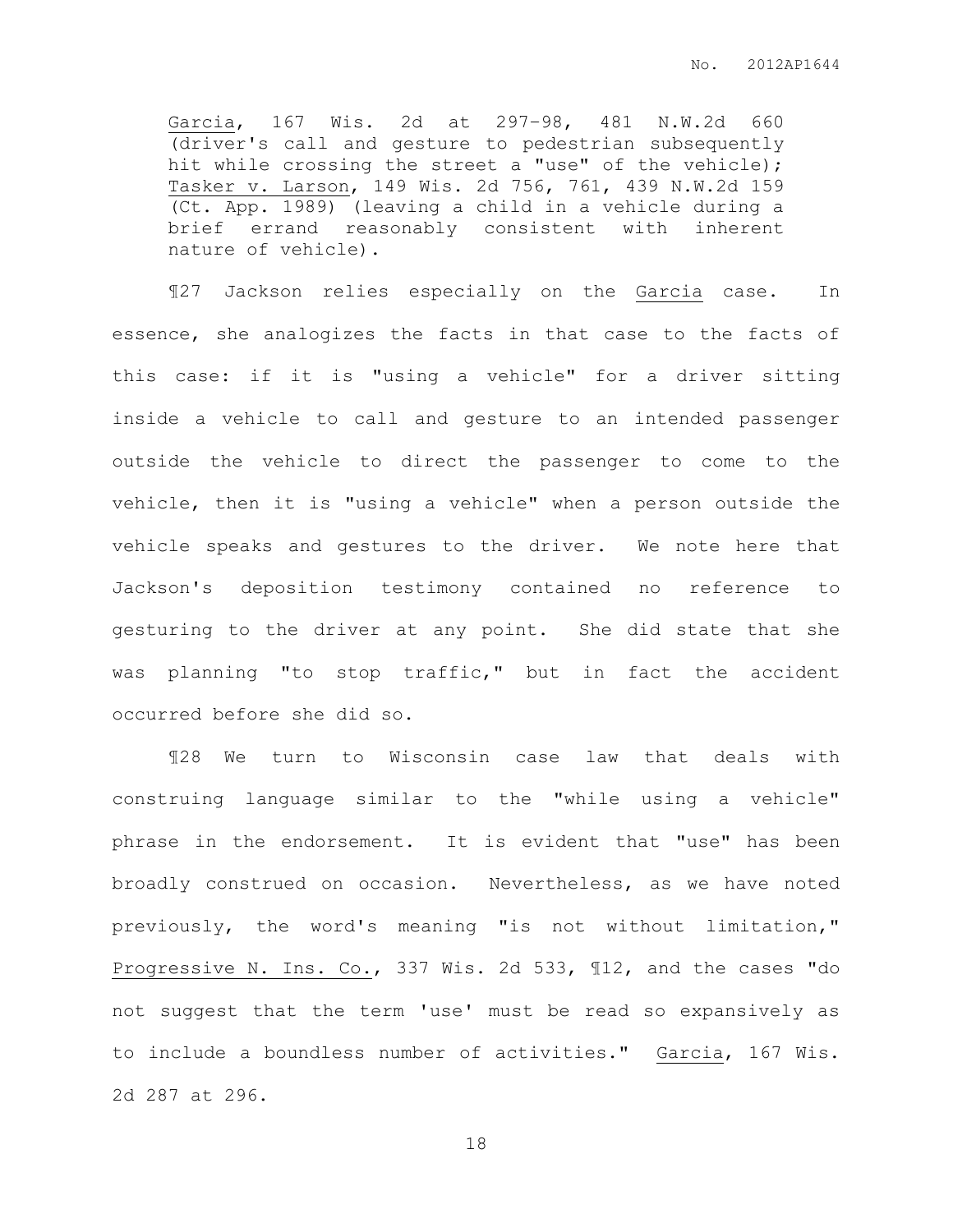¶29 Both the circuit court and the court of appeals correctly stated that this case did not have any clear Wisconsin precedent. The circuit court stated, "There is not a lot of case law on this." The court of appeals stated, "No Wisconsin published decision has set the parameters of what the word 'manipulating' . . . and [']any other use' means in the context of this case." Jackson, 348 Wis. 2d 203, ¶8.

¶30 The courts below were correct that this scenario has not been addressed in Wisconsin in a "using a vehicle" case. Nevertheless, a review of what constitutes "use" in Wisconsin case law is a good place to start. As we will see, these cases are consistent with a broad definition of "use" given in an insurance treatise: "The term 'use' is a broad catchall designed to include all uses of the vehicle not falling within the terms 'ownership' or 'maintenance,' and involves simply employment for the purposes of the user." 8 Couch on Insurance, § 119:37 (3d ed. 2005).

¶31 In Lawver we recognized the "range of reasonable uses" to which a vehicle may be put: "It is reasonably to be expected that [the vehicle] will be put to a variety of uses beyond the ordinary transportation of persons and goods from place to place." Lawver, 71 Wis. 2d at 416. The concept of "employment for the purposes of the user" is not explicit but is implicit in each of the cases.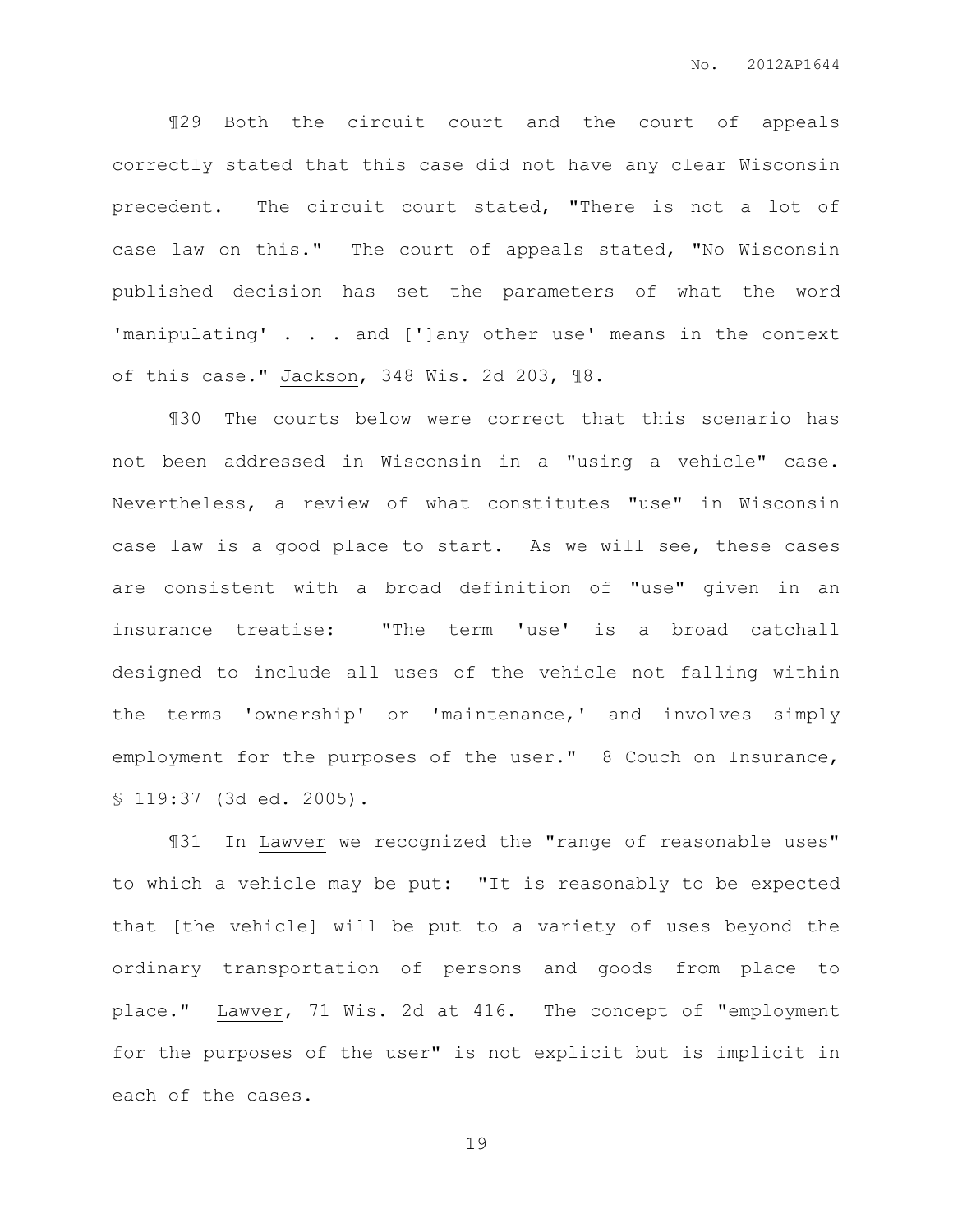¶32 In Lawver, the vehicle was being put to use "as a power source in performing necessary farm repairs," or, stated more simply, it was used to pull a rope attached to a lift.<sup>12</sup> In Tasker, the truck was used, "for safety as well as convenience," as a place to leave a small child.<sup>13</sup> In Thompson, the bed of the pickup was used, as a special permit allowed, as a "flat elevated surface from which to hunt" for the convenience of disabled hunters. $14$  In Trampf, the vehicle was used to transport dogs.<sup>15</sup> In Allstate, the vehicle was used to transport "rifles, ammunition, and supplies" on a hunting outing.<sup>16</sup> In  $Garcia$ , the vehicle was used to carry passengers, which, the court reasoned, meant that it was sometimes used by the operator while calling and gesturing to passengers who were "boarding and alighting."<sup>17</sup>

¶33 Jackson's actions with regard to the vehicle and driver were not employing the vehicle for Jackson's purposes;

| $12$ Lawver v. Boling, 71 Wis. 2d 408, 411, 416, 238 N.W.2d<br>$514, 516, 518 (1976)$ .                         |
|-----------------------------------------------------------------------------------------------------------------|
| <sup>13</sup> Tasker v. Larson, 149 Wis. 2d 756, 761, 439 N.W.2d 159,<br>161 (Ct. App. 1989).                   |
| <sup>14</sup> Thompson v. State Farm Mut. Auto. Ins. Co., 161 Wis. 2d<br>450, 459, 468 N.W.2d 432, 435 (1991).  |
| <sup>15</sup> Trampf v. Prudential Prop. and Cas. Co., 199 Wis. 2d 380,<br>390, 544 N.W.2d 596 (Ct. App. 1995). |
| <sup>16</sup> Allstate Ins. Co. v. Truck Ins. Exch., 63 Wis. 2d 148,<br>158, 216 N.W.2d 205, 210 (1974).        |

 $17$  Garcia, 167 Wis. 2d at 298.

 $\overline{a}$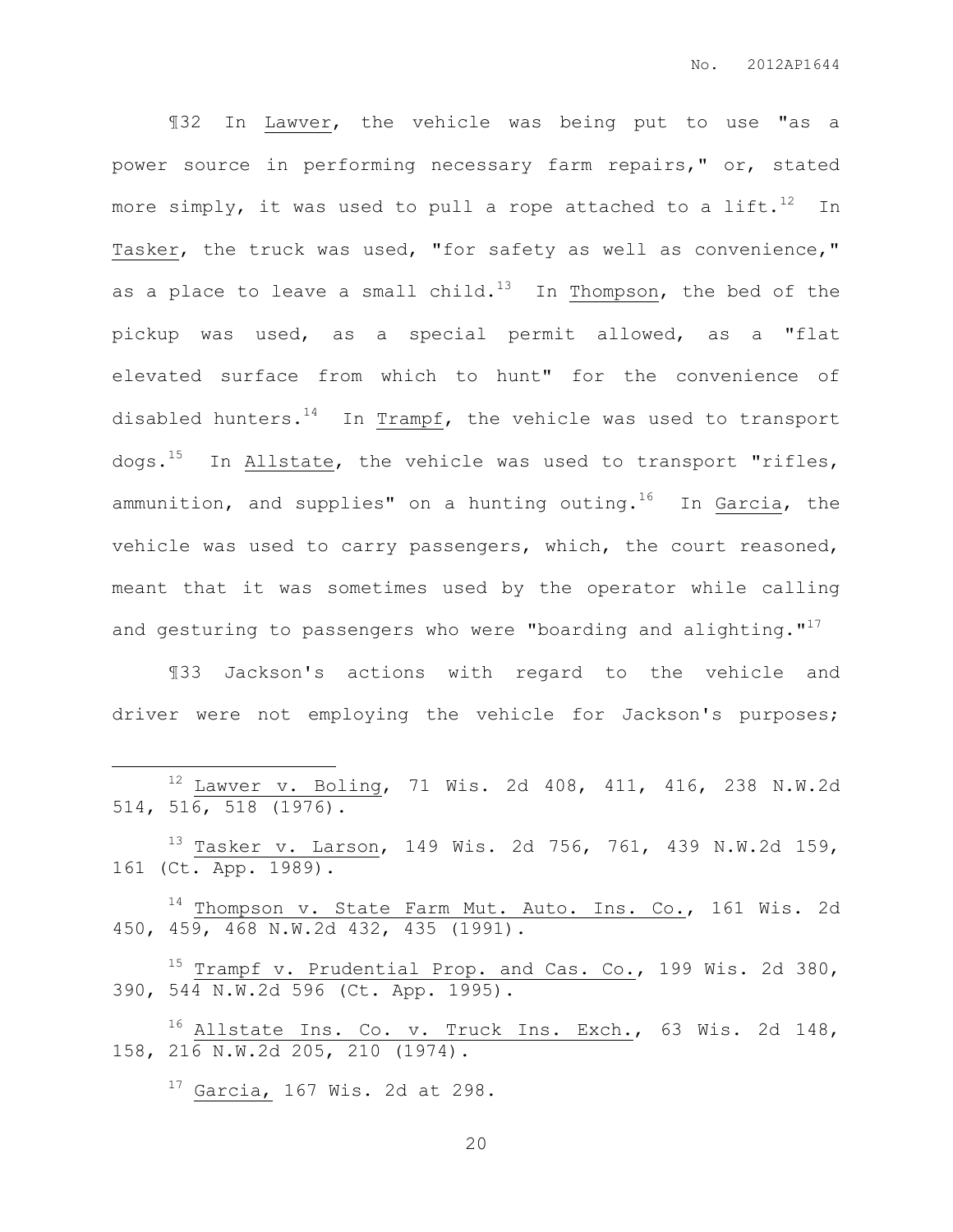thus, from the outset, this case differs from "the variety of uses" that our case law has recognized. It is reasonable to conclude that Jackson was not "using" the vehicle involved here.

¶34 Garcia does not compel a contrary result. It simply does not follow from the reasoning in that case that a nonpassenger standing outside the vehicle who speaks to the driver is using a vehicle in the same way as a driver sitting inside a vehicle who calls and gestures to an intended passenger outside the vehicle. Even if it did, to apply Garcia in that fashion to this case would ignore the fact that there is no indication whatsoever in the record that Jackson gestured to the driver here. The most that can be said is that when the accident happened, Jackson had just told the driver she was about to stop traffic and "help" the driver "into traffic," but she had not yet begun to do so.

¶35 Whether a person getting ready to direct a driver where to go is using the vehicle within the meaning of an insurance policy, such as the one at issue here, is a question that has not been clearly put to courts in other jurisdictions. In Couch on Insurance, Section 111:39, it states, however, that "a person may be considered to be 'using' a vehicle for purposes of an omnibus clause by guiding or giving signals to the actual operator of a vehicle." 8 Couch on Insurance, § 111:39.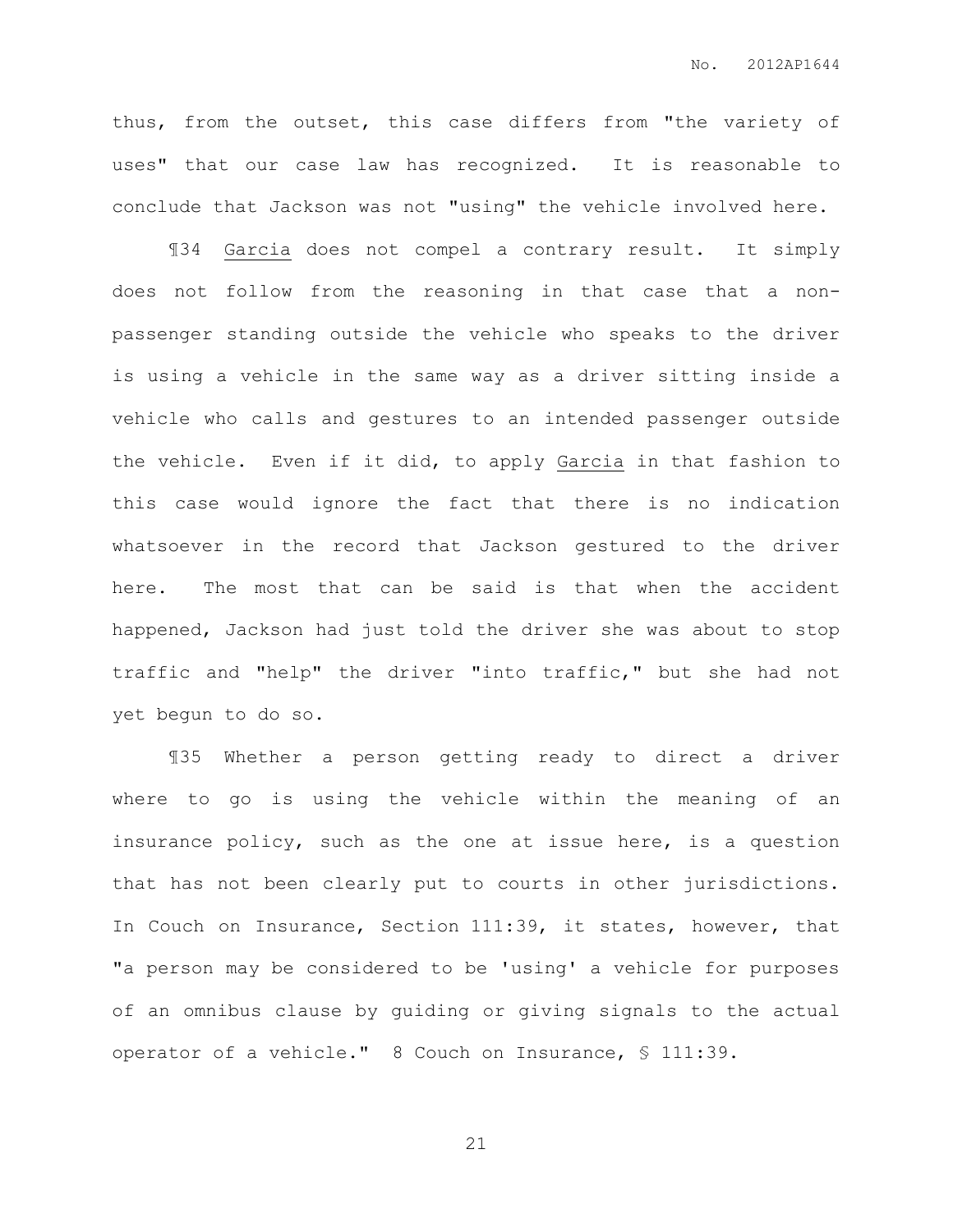In determining who constitutes a user of a vehicle for the purposes of an omnibus clause, it is generally required that if one who claims to be a user was not actually driving the vehicle, that individual must have exercised some form of control over it. Control is therefore the primary factor in determining whether signaling directions elevates an individual to the status of 'user' under an omnibus clause. . . . [W]here the driver cannot see where he is going and completely trusts the guide to direct his movements, the guide can be considered a user because the actual driver is essentially an automaton, responding solely to the guide's directions.

#### Id.

¶36 Such a rule is not inconsistent with our holdings in prior cases, such as the holding that "[n]either does the insured have to be in direct contact with the vehicle to be using it." See Garcia, 167 Wis. 2d at 296 (citing Tasker v. Larson, 149 Wis. 2d 756, 761, 439 N.W.2d 159 (Ct. App. 1989)). However, cases from other jurisdictions clearly do not support the application of such a rule on these facts. The gap between what constitutes "using by guiding" and the facts present here becomes clear as one reviews the facts of the other jurisdictions' "controlling the vehicle" cases.

¶37 The courts determining whether a person was "using by guiding" have focused on how much control the driver of the vehicle was ceding to the person who was acting as a guide. For example, where a man helped a tractor-trailer driver back a truck up on a worksite, the court reasoned that

[the] hand signals to the driver effectively determined the direction and movement of the tractor-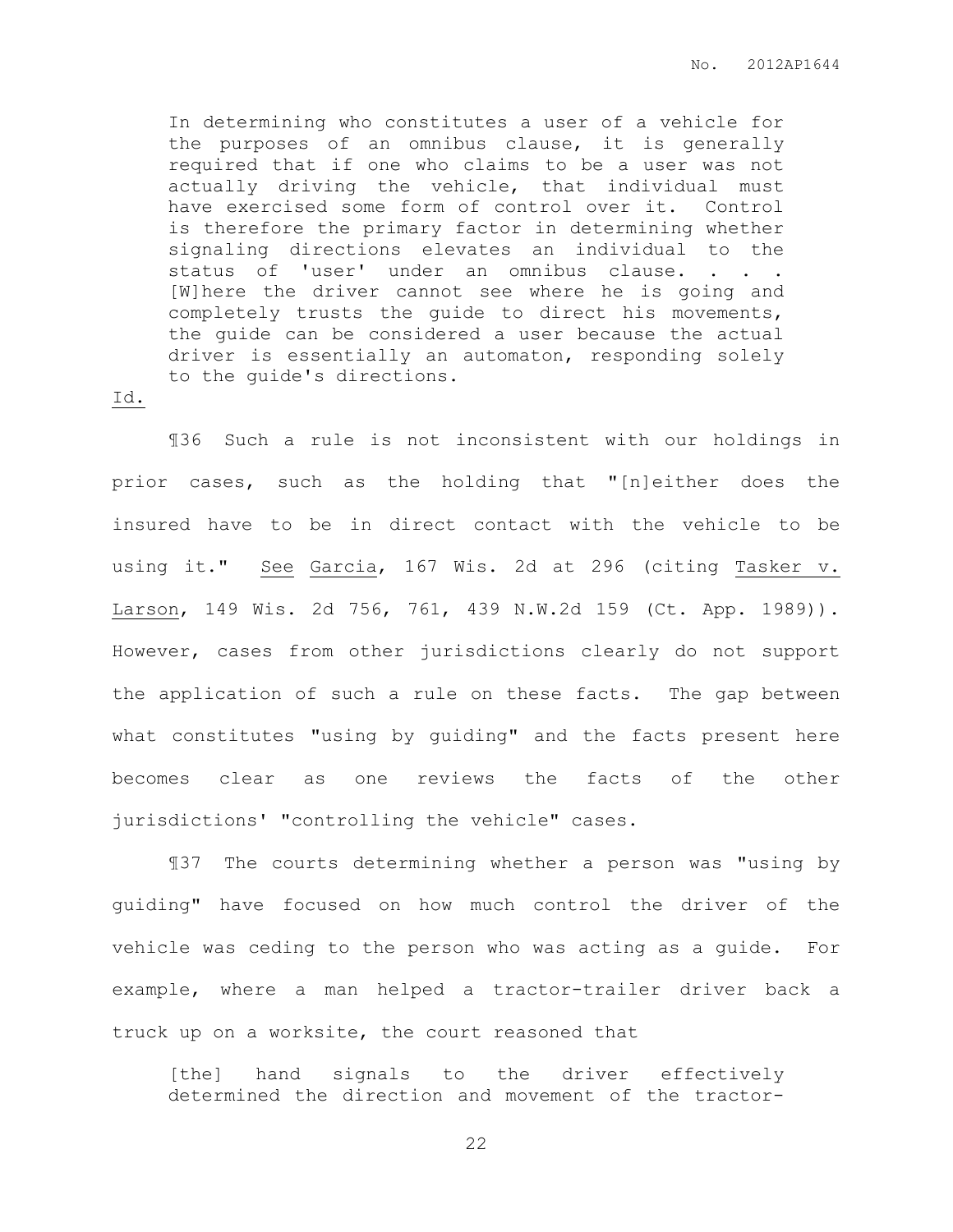trailer and were required by the driver for the completion of the intended maneuver of the vehicle. Accordingly, there was a causal relationship between the incident in which [the signaler] was injured and the employment of the tractor-trailer as a vehicle . . . .

Slagle v. Hartford Ins. Co., 594 S.E.2d 582, 587 (Va. 2004). Where a case similarly involved "active control or guidance of a backward movement of a truck," the signaler was deemed to have "used" the truck because he had "participate[d] in the operation of the truck to such an extent as to be a User of the vehicle." Woodrich Const. Co. v. Indemnity Ins. Co., 89 N.W.2d 412, 418- 419 (Minn. 1958). In another case, the court relied on "[t]he undisputed fact[] . . . that Hill was placed in the following flag car with a radio in order to communicate with the driver of Dorwin's truck because the latter could not see the boom's position from inside the truck." Insurance Co. of N. Am. v.Royal Globe Ins. Co., 631 P.2d 1021, 1023 (Wash. Ct. App. 1981). It therefore concluded that the person communicating with and guiding the truck was "using" the truck within the meaning of the relevant language. Id. In reaching that conclusion, the court noted that it was indistinguishable from another case, Liberty Mutual Insurance Company v. Steenberg Construction Company, 225 F.2d 294 (8th Cir. 1955):

Steenberg was an action by a general contractor against a subcontractor's insuror . . . . The subcontractor was supplying mixed concrete for the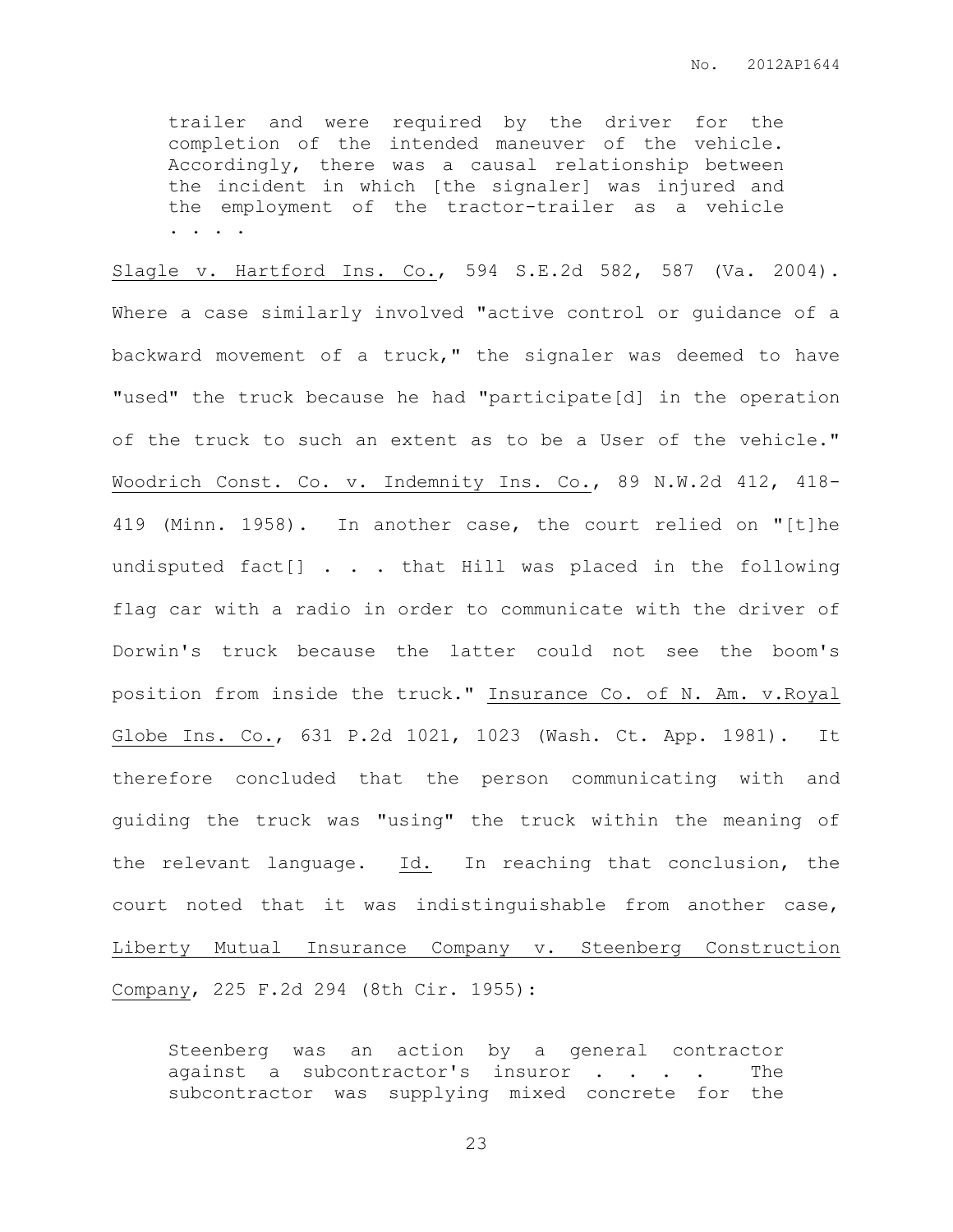general contractor's use in laying a floor. An employee of the general contractor signalled the subcontractor's truck driver while backing up, and the cement truck struck and injured a third person . . . . The [appellate court affirmed the] trial court, [which] . . . held that the active directing by the general contractor of the backward movement of the truck and the following by the subcontractor's driver of the signals given to him both activities having been performed as incidents to the construction work made the participation of the general contractor such a part of the actual operation of the truck as to constitute the contractor's using the automobile within the meaning of the omnibus clause.

## 631 P.2d 1021, 1022-23 (emphasis added).

¶38 As one court noted,

It is difficult and probably impossible to formulate an exact measure of the degree of control which a person not owning or driving the particular automobile must exercise over it in order to have the type of responsibility for its potential to do injury so as to be deemed entitled to the protection of automobile liability coverage. Obviously the expression 'while using' is intended to describe the appropriate relationship, but does not readily supply an answer in situations of the type now before us.

Hake v. Eagle Picher Co., 406 F.2d 893, 895, 896 (7th Cir. 1969)

(citing a case in which a property owner had been deemed to be using the automobile within the meaning of an automobile liability policy "where by signalling directions to the driver the owner of the premises or his employee has exercised immediate control over the movement of the automobile").

¶39 However, this case does not reach the level of a close case because everything relevant to this case happened before Jackson began to guide the vehicle. To revisit Jackson's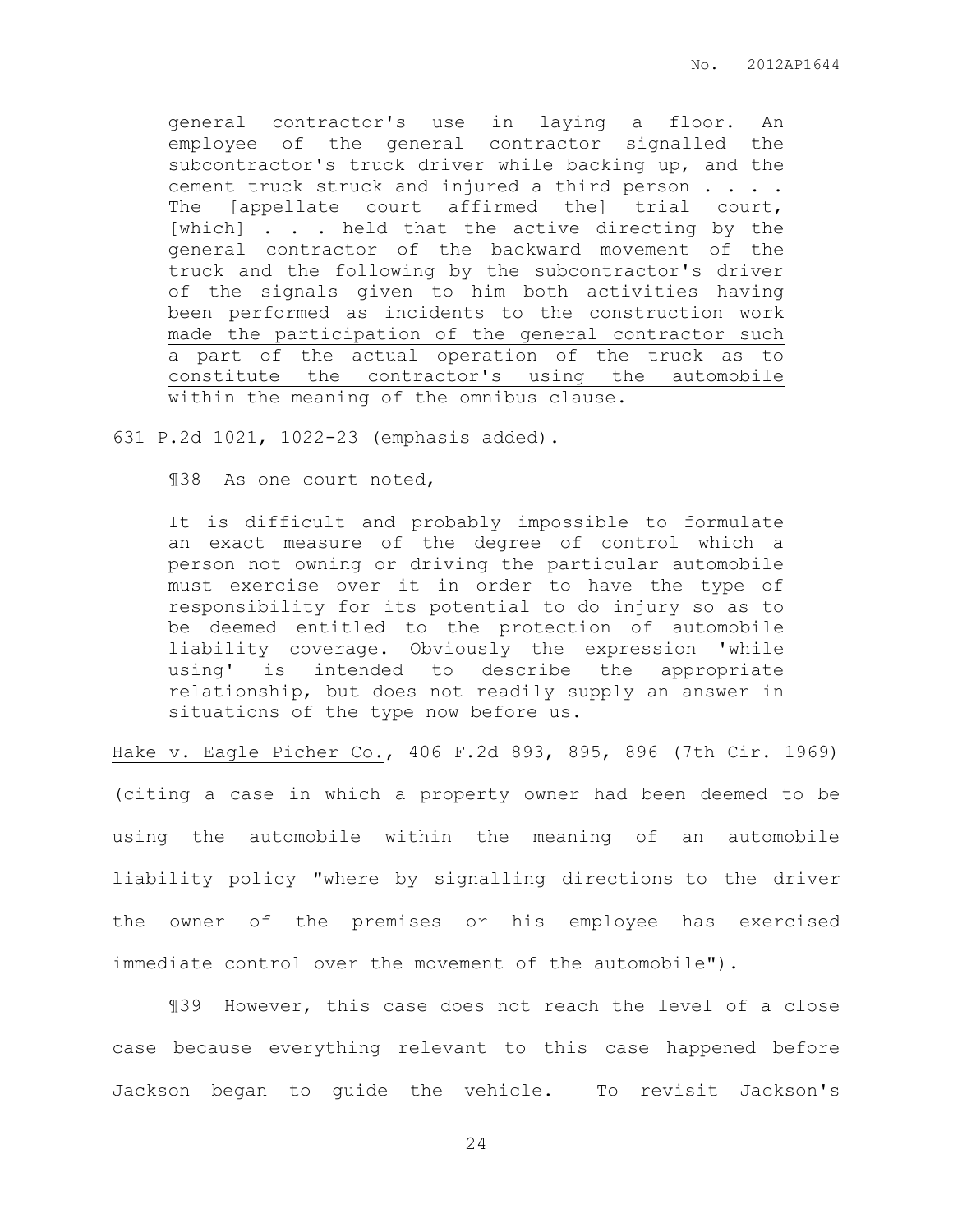description of what she did with regard to the vehicle that hit her, recall that she stated that she "asked [the driver] if he could pull over to the curb," then bent down to speak into the window, standing one or two feet away from the car, and answered his question. After that, the driver asked, "How am I going to get back in traffic?" Jackson said she responded, "I'll go in front of your car, and I'll come around and help you get in traffic." As Jackson walked on the pedestrian walkway in front of the car, she was hit. She described the accident as follows:

[A]s soon as I get in front of the car, like, midway, I feel a hit or a tap on my leg . . . . I'm thinking to myself, "Did I just get hit?" And I put my hands on the . . . hood of the car, raise up my left leg because I'm trying to jump out of the way of the car. The right leg hit – as I go on the side of the car – I said, "You realize you just hit me. Park the car."

Jackson conveyed four points of information to the driver: a request to pull to the curb, directions to the hotel he was seeking, an offer to help him pull back into traffic, and an order to park the car after she was hit. She touched the vehicle as she tried to evade being hit.

¶40 Unlike the cases in which the person guiding or giving directions was "controlling" and therefore deemed a user of the vehicle, Jackson did not exercise such control over the vehicle to the extent that she essentially became the user. She was not communicating with, signaling, or exercising active control over the vehicle at the time of the injury.

IV. CONCLUSION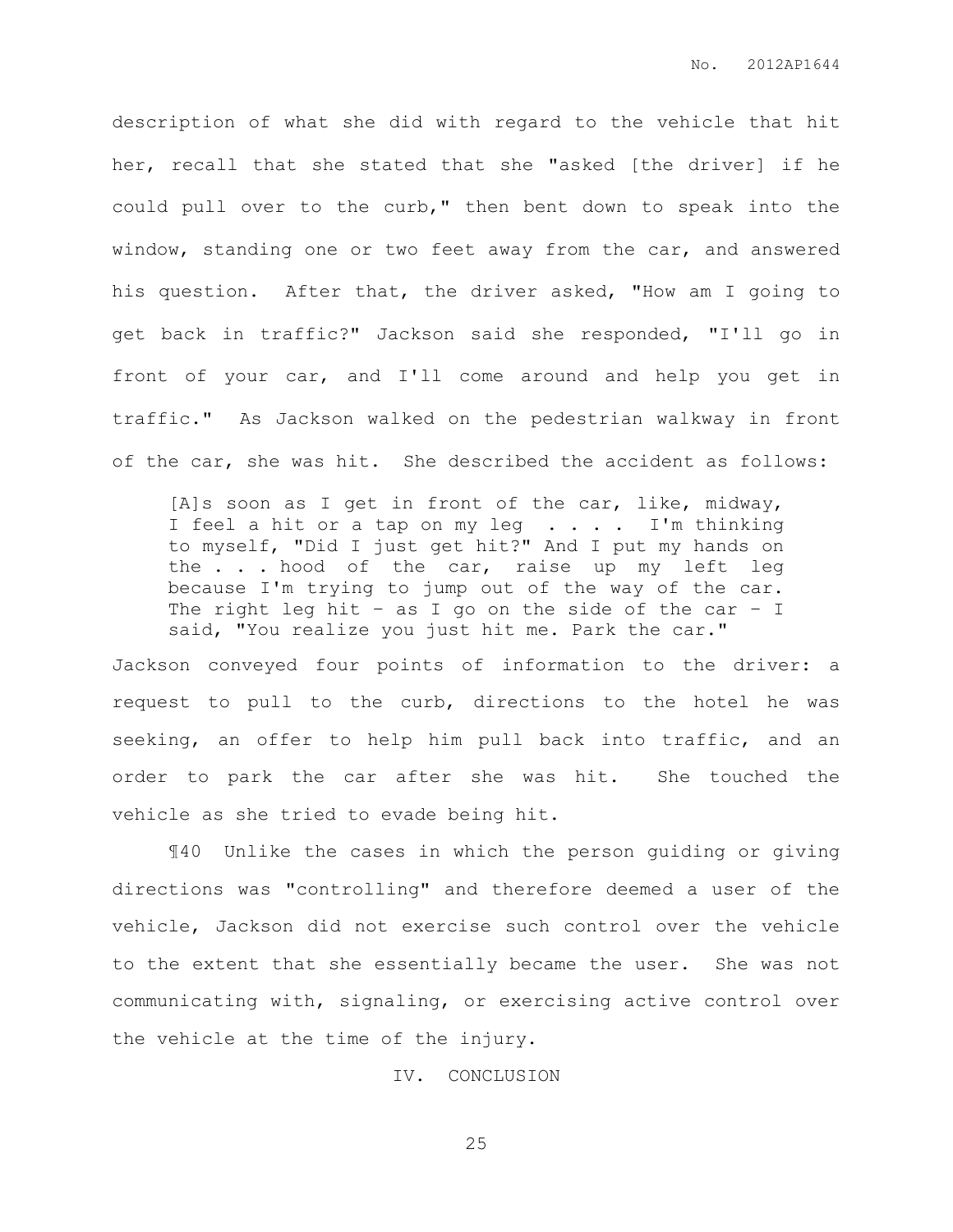¶41 To determine the meaning of the insurance contract, we first look at the policy language itself. We then turn to prior Wisconsin cases interpreting the statute and similar policy language, insurance treatises, and cases from other jurisdictions construing the same type of policy language. We conclude that Jackson cannot recover because the actions she took with regard to the vehicle that hit her do not constitute using a vehicle in any way that is consistent with interpretations of "use" in Wisconsin case law or with those of cases from other jurisdictions.

¶42 JUSTICE DAVID T. PROSSER did not participate. *By the Court.*—Reversed.